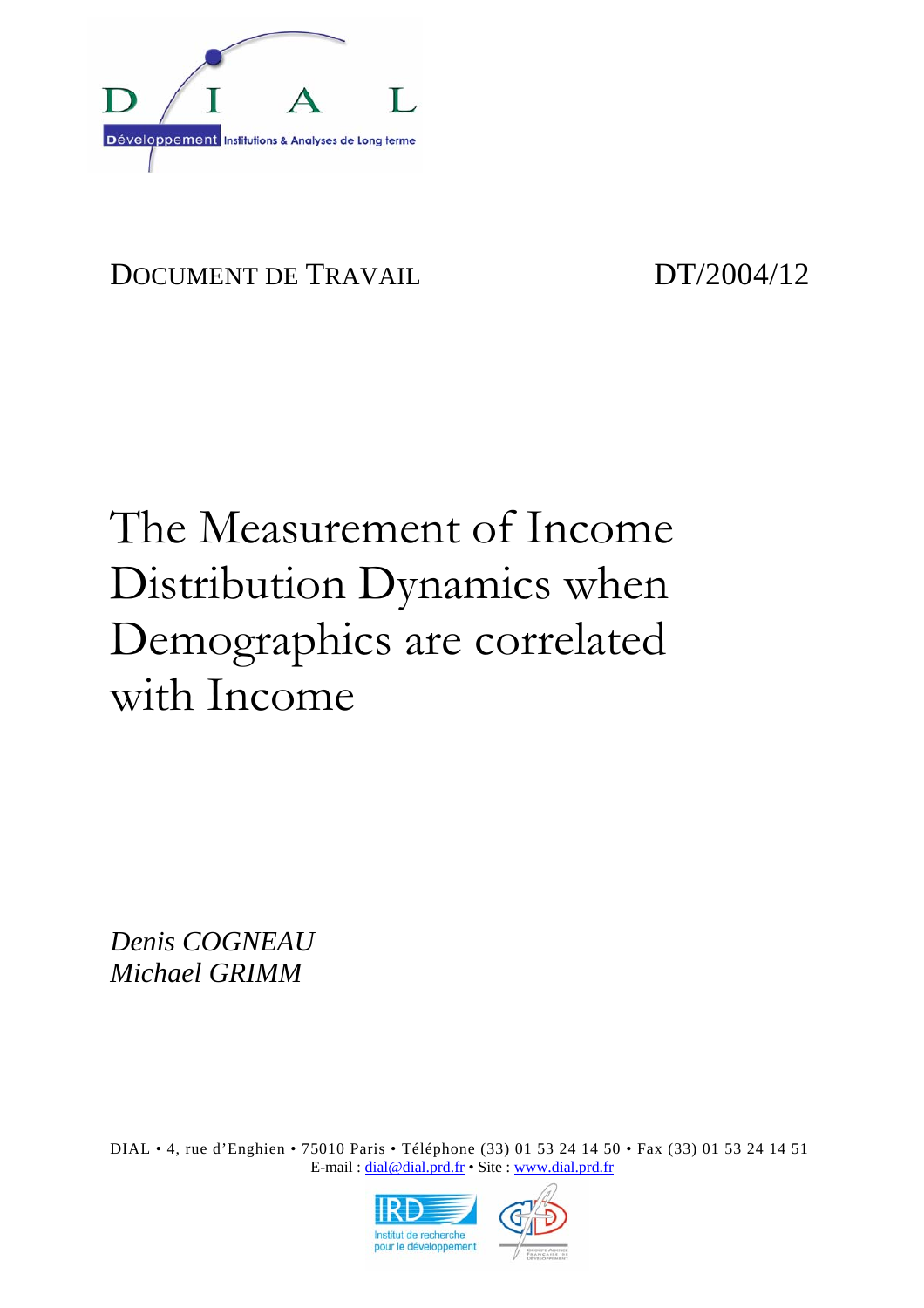### **THE MEASUREMENT OF INCOME DISTRIBUTION DYNAMICS WHEN DEMOGRAPHICS ARE CORRELATED WITH INCOME**

Denis Cogneau DIAL - UR CIPRÉ de l'IRD cogneau@dial.prd.fr

Michael Grimm University of Göttingen, Department of Economics, DIW (Berlin) and DIAL mgrimm@uni-goettingen.de

### **Document de travail DIAL / Unité de Recherche CIPRÉ** Novembre 2004

### **ABSTRACT**

The purpose of our paper is to derive instructive analytics on how to account for differentials in demographic variables, and in particular mortality, when performing welfare comparisons over time. The idea is to "correct" in various ways estimated income distribution measures for "sample selection" due to differential mortality. We implement our approach empirically using three waves (1993, 1997 and 2000) of the Indonesian Family Life Surveys (IFLS). We distinguish the direct effect of mortality, i.e. individuals who die are withdrawn from the population and no longer contribute to monetary welfare, from the indirect effect, i.e. the impact on survivors pertaining to the same household of dead individuals, who may experience a decrease or an increase in monetary welfare. For the case of Indonesia, we show that the direct and indirect effects of mortality on the income distribution have opposite signs, but have the same order of magnitude. We also show that the effect of other demographic changes, like changes in the structure of fertility, migration, and educational attainment, dominate the effects of mortality, whether direct or indirect. However, we find that none of these demographic developments are large enough to explain a significant part of the change in income distribution, whether the pre-crisis period (1993-1997) or the post-crisis period (1997-2000) are considered.

### **RÉSUMÉ**

L'objectif de ce papier est de proposer des instruments analytiques permettant de prendre en compte les différentiels relatifs aux variables démographiques, en particulier la mortalité, lorsqu'on effectue des comparaisons de pauvreté au cours du temps. L'idée de base consiste à « corriger » les estimations de la distribution du revenu de la sélection liée à la mortalité différentielle. Nous mettons en œuvre notre approche sur les trois vagues (1993, 1997 et 2000) de l'Indonesian Family Life Survey (IFLS). Nous distinguons l'effet direct de la mortalité, à savoir la disparition des individus décédés de la population de calcul du bien-être monétaire, de l'effet indirect, à savoir l'impact sur les survivants appartenant au même ménage qu'un individu décédé. Dans le cas de l'Indonésie, nous montrons que les effets directs et indirects de la mortalité sur la distribution du revenu ont des signes opposés mais environ le même ordre de grandeur. Nous montrons aussi que l'effet des autres changements démographiques (comme ceux de la structure de la fécondité, de la migration ou de l'éducation), dominent les effets de la mortalité qu'ils soient directs ou indirects. Cependant, nous trouvons enfin qu'aucun de ces changements démographiques n'est assez important pour expliquer une part significative du mouvement de la distribution du revenu, que l'on regarde la période précédant la crise économique (1993-97) ou la période suivante (1997-2000).

**Mots-clefs :** Mortalité différentielle, Dynamique de la distribution du revenu, comparaisons de bienêtre, décomposition.

**JEL codes : D10, D63, J17** 

**Keywords:** Differential Mortality, Income Distribution Dynamics, Welfare Comparisons, Decomposition.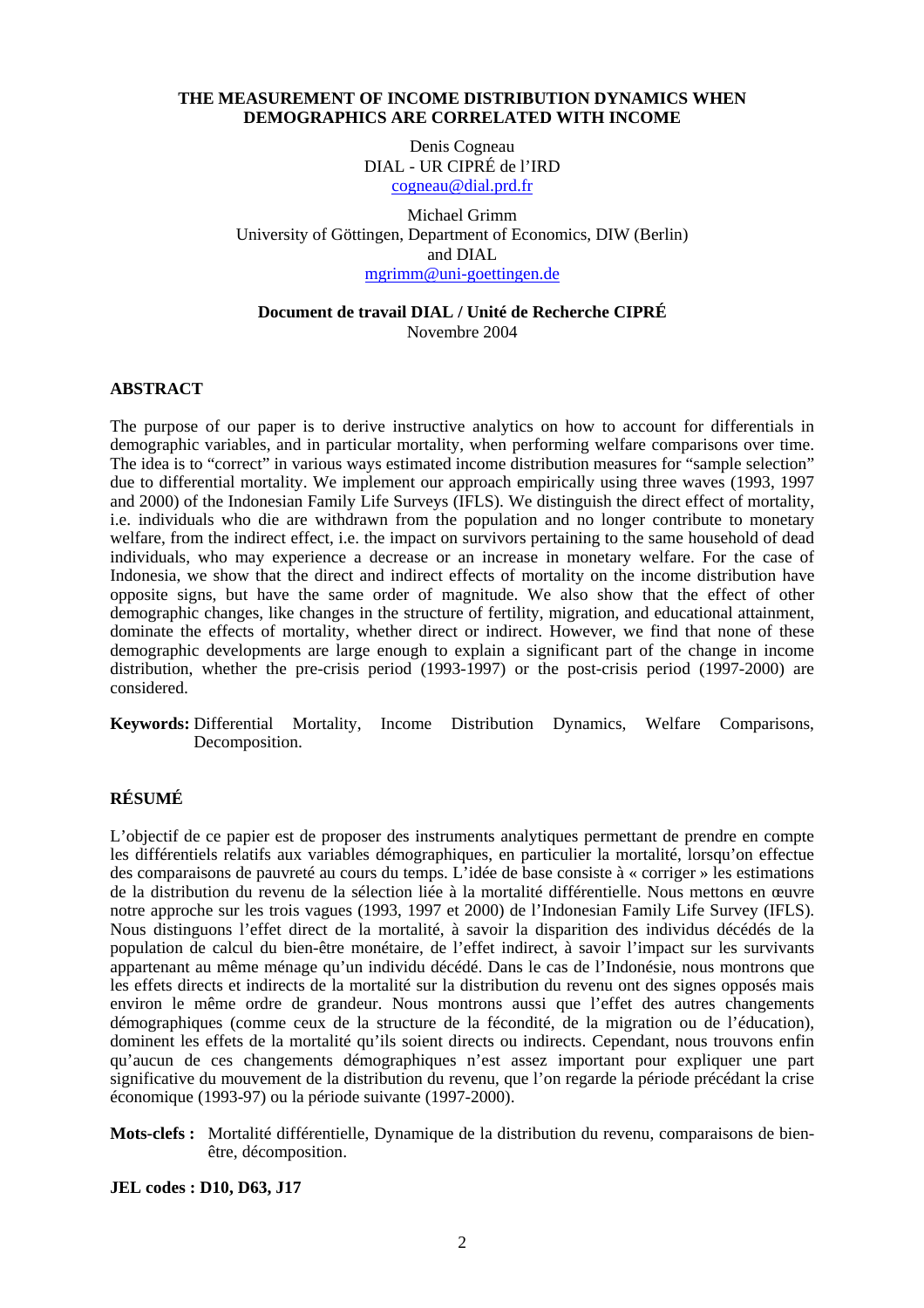# **Contents**

| 3. | SOME GENERAL METHODS TO ACCOUNT FOR DIFFERENTIAL                                       |
|----|----------------------------------------------------------------------------------------|
|    |                                                                                        |
|    | 3.2 The indirect micro-impact of mortality on survivors income distribution  12        |
|    | 4. AN EMPIRICAL IMPLEMENTATION FOR THE CASE OF INDONESIA 14                            |
|    |                                                                                        |
|    |                                                                                        |
|    |                                                                                        |
|    | 4.3.2. Estimates of the direct and indirect impact of changes in mortality patterns 22 |
|    |                                                                                        |
|    |                                                                                        |
|    |                                                                                        |

### **List of tables**

| Table A4 : Estimated probit model for being a survivor in a household in which no death occurred |  |
|--------------------------------------------------------------------------------------------------|--|
|                                                                                                  |  |

# **List of figures**

| Figure 4 : Smoothed survival probabilities by income per capita percentile for men and women and selected                                                                                            |  |
|------------------------------------------------------------------------------------------------------------------------------------------------------------------------------------------------------|--|
|                                                                                                                                                                                                      |  |
| Figure 6: Smoothed impact of individual mortality and of changes in all observable attributes on the total                                                                                           |  |
| Figure 7: Smoothed impact of changes in mortality patterns between 1993 / 1997 and 1997 / 2000 on the                                                                                                |  |
| Figure 8: Smoothed impact of changes in mortality patterns on the income distribution in 2000: Changes<br>in mortality patterns between 1993 / 1997 and 1997 / 2000 compared to other changes in the |  |
| Figure 9: Smoothed impact of changes in mortality patterns and other observables on the total change                                                                                                 |  |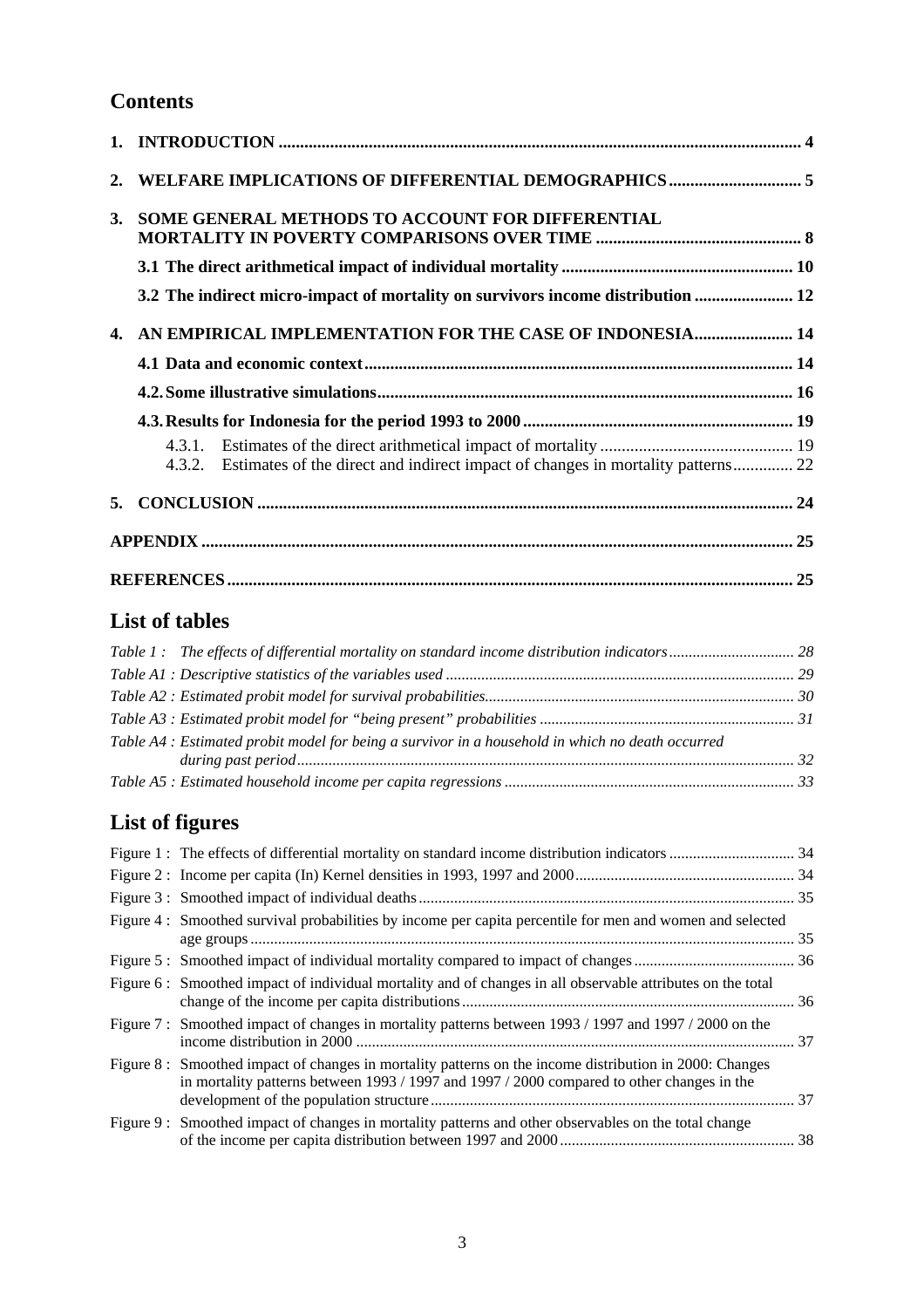### **1 Introduction**<sup>1</sup>

Demographic behavior may significantly affect the income distribution, whenever it is correlated with the used income measure. Poor people who are more likely to die than rich people, poor people who have more children than rich people or poor people who are more likely to migrate than rich people, are all channels which can have significant and even substantial effects on income distribution dynamics. When analyzing the causes of distributional change, it seems worthwhile to isolate these effects from changes in labor supply behavior or changes in the returns on the labor market which in turn can also have a strong impact on the income distribution, but which are rather driven by structural and institutional change. Of course, the cited transmission channels can be interdependent and therefore hard to disentangle. For instance, the death of one household member can alter labor supply, educational investment, and consumption behavior of other household members. Given the lack of appropriate methods to explore the importance of the demographic channels, not much is known concerning their empirical importance.

The purpose of our paper is twofold: first to derive instructive analytics on how to account for differentials in demographic variables, and in particular mortality, when performing welfare comparisons over time; second, to explore the potential impact of demographic change on the distribution of welfare. The idea of the methodology we suggest, is to 'correct' in various ways estimated welfare distributions for 'sample selection' due to differential mortality. A central issue is then to derive reliable estimates for mortality rates as a function of income or its correlates and age. Once the conditional density of mortality is known, one can compute a reweighted welfare distribution giving the welfare variation attributable to individual deaths. Further complications arise when the household and not the individual is the unit of analysis. The key estimation problem becomes then to construct a counterfactual distribution that would have prevailed if the survivors would still live with their former

<sup>&</sup>lt;sup>1</sup>Many thanks are due to participants at the ESPE (Bergen) and IARIW (Cork) conferences 2004. We are particularly grateful for the comments and suggestions received by Gordon Anderson. Finally, we thank BPS Statistics Indonesia for having given us access to price data.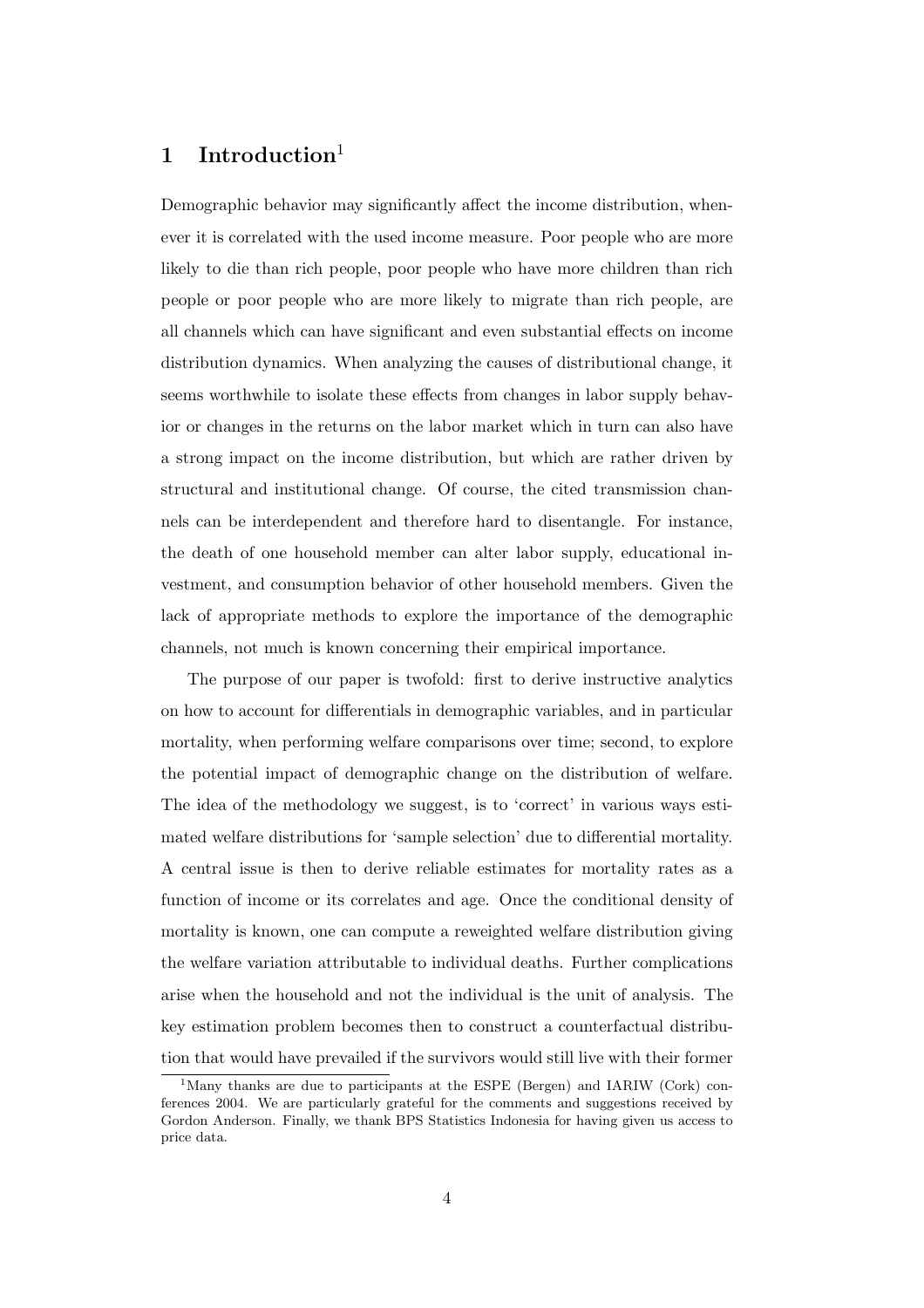household members and would decide jointly on labor supply and consumption expenditure. The semiparametric procedure we suggest to address these issues is very much in the spirit of the decompositions performed by DiNardo, Fortin and Lemieux (1996).

We proceed as follows. In the next section, we discuss the welfare implications of differentials in demographic variables and in particular differential mortality and provide a quick review of the related literature. In Section 3, we present our methodology. In Section 4 we implement our approach empirically using three waves of the Indonesian Family Life Surveys (IFLS). In Section 5, we summarize our main results and conclude.

### **2 Welfare implications of differential demographics**

A well known problem of welfare comparisons over space and time are variations in population size. This problem was raised, for instance, by Dasgupta, Sen and Starrett (1973) in their note on Atkinson's seminal paper on the measurement of inequality (Atkinson, 1970). It appears also in the literature on the general form of social welfare functions (see e.g. Blackorby and Donaldson (1984) and Blackorby, Bossert and Donaldson (1995)). Two aspects are of importance here. First, which dimensions of personal well-being we allow to enter the individual welfare function, i.e. should the length of life matter. Second, should a social welfare function take into account the number of members in the society at a given point in time.

The standard welfaristic approach usually neglects non-materialistic sources of personal well-being and has—at least in the empirical literature—a strong focus on annual income flows. Under these assumptions interpersonal utility comparisons are not affected by the fact that two individuals have to expect a different length of life. In other words, two persons receiving the same income over a given period of time and having the same individual utility function are regarded as enjoying the same utility, irrespective of differences in their expected length of life. Recognizing these drawbacks of the standard welfaristic approach, Anderson (2003) suggested recently a framework which includes life expectancy into the calculus of economic welfare comparisons.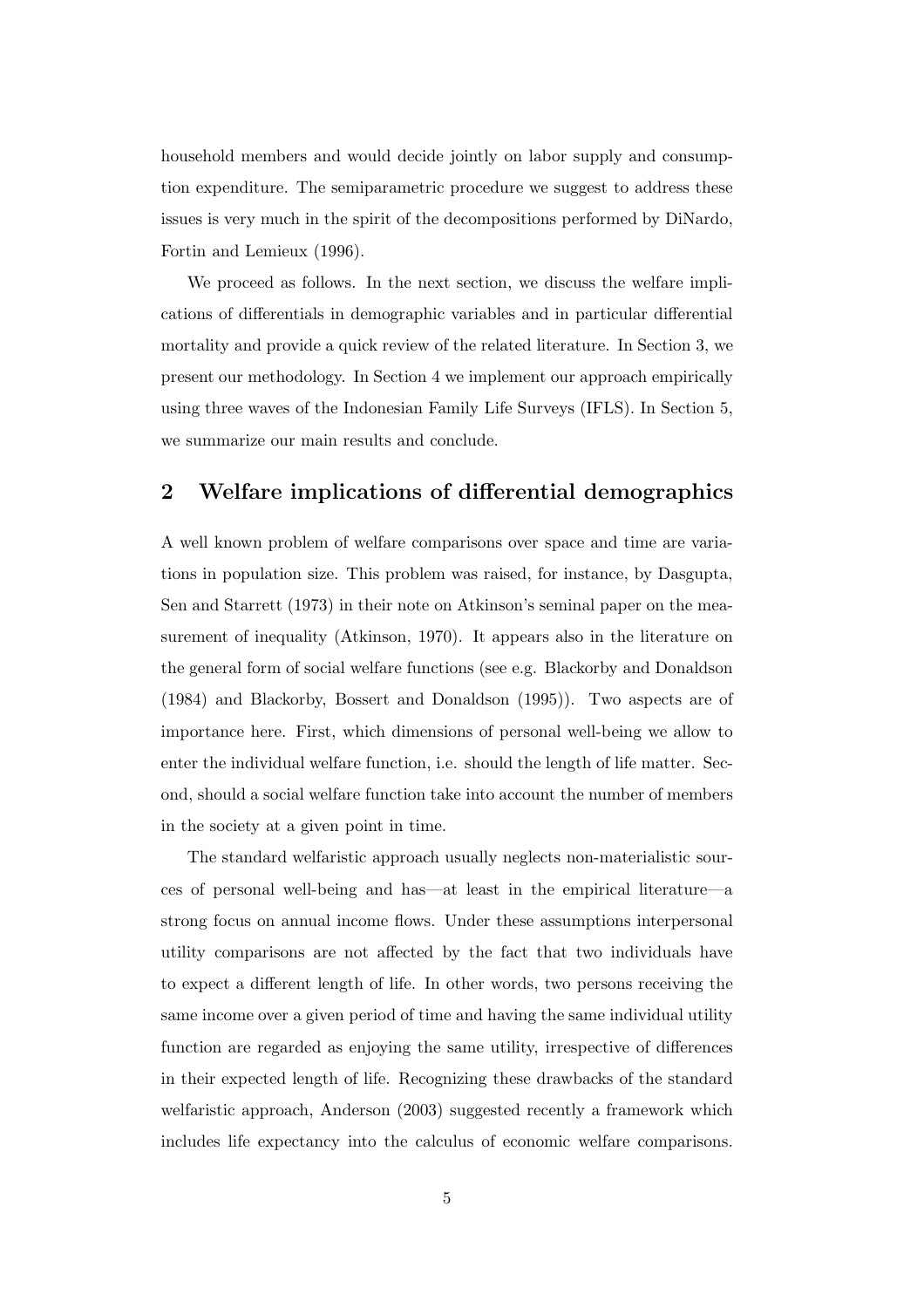He implements his approach at the level of countries and compares how GDP performs over time with and without accounting for changes in life expectancy. In the case of Africa, when life expectancy is included he founds a substantial decline in welfare over time, which is not the case if usual GDP comparisons are undertaken.

In contrast to the welfaristic approach, Sen's capability approach has in this sense a much wider focus and is much more flexible (Sen 1985). This approach can easily be defined in a way, that factors or *functionings* which allow a less or more long length of life are explicitly taken into account, by assuming that health or a certain length of life can be produced in a complementary way through commodities q, personal characteristics and societal and environmental circumstances  $z$ . Therefore if  $q$  and  $z$  are favorable for health they will map into longer life and by this channel enlarge the so-called 'capability' set.

Turning now to the second point; the classical utilitarian (or *Benthamite*) social welfare function is given by the sum of individual utilities  $W = \sum_{i=1}^{N} u_i(x_i)$ , where N is the total number of individuals,  $x_i$  are commodities and  $u_i$  is the utility drawn by individual i from  $x_i$ . So, clearly, here the number of individuals in the society  $N$  can be seen as a source of social welfare. But, in most cases we think of a constant population when invoking such an utility function or simply use it in per capita terms  $(W/N)$  and sidestep this issue. The implicit ethical judgement, then, is that we are 'neutral' toward population. At the same time, the focus on per capita welfare means that we are indifferent to the unborn and are even biased toward keeping population growth down if it affects per capita welfare adversely.

Empirical studies on the dynamics of inequality and poverty generally do not really address this issue by supposing implicitly a constant population. They usually provide a kind of 'snapshot-measure' of economic well-being. In other words, we consider indicators such as GDP per capita, the Human Development Index, the poverty headcount or the Gini coefficient at two different points in time without asking if the population size has changed during the relevant time period.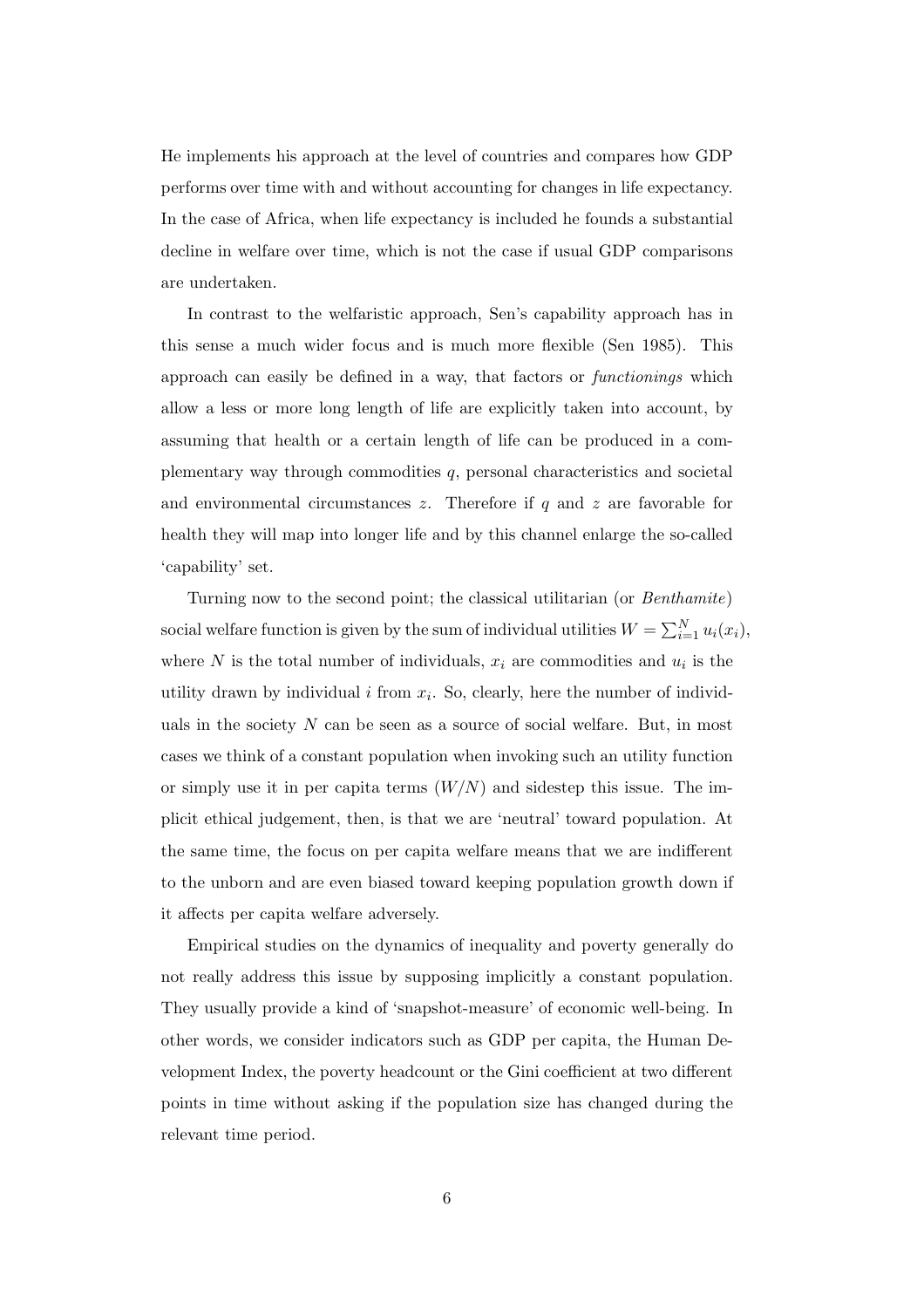When considering a single country, variations in population size over time are driven by three demographic forces: fertility, mortality and migrations. If these forces are correlated with the used welfare measure, welfare comparisons may become complex and sometimes ambiguous. For instance, if mortality is negatively correlated with income which seems indeed to be the case in developing as well as in developed countries,<sup>2</sup> standard poverty measures as the headcount-index of the FGT-family (Foster, Greer, and Thorbecke, 1984), for instance, may show an improvement over time if individuals under the poverty line die. Or, put differently, higher mortality among the poor is 'good' for poverty reduction. The current AIDS epidemic in developing countries, the 1918 influenza epidemic or the black plague centuries ago might thus have reduced poverty, not only by increasing the capital-labor ratio, but also simply by killing the poor if they are more than others affected by these diseases.<sup>3</sup> Most people will agree that this kind of 'repugnant conclusion' is not compatible with the axiomatic on which poverty concepts are normally based. This point was recently raised by Kanbur and Mukherjee (2003).

The problem is alike if we consider fertility. Higher fertility among the poor may increase poverty simply due to differential growth rates over the income distribution. One might conclude that minimizing fertility among the poor is a mean to reach poverty reduction.<sup>4</sup> Again, this seems neither economically nor ethically reasonable or acceptable. Finally, migration from rural to urban migration might reduce rural and increase urban poverty, without having changed anything in the situation of those who stayed at their initial place.

Kanbur and Mukherjee (2003) proposed to compute FGT-poverty measures based on the lifetime income profile of an individual. They define a

 ${}^{2}$  For empirical evidence see e.g., Kitagawa and Hauser (1973), Deaton and Paxson (1999) or Lantz *et al.* (1998). Valkonen (2002) provides a survey of the empirical evidence concerning social inequalities in mortality. He finds that social inequality was observed in almost all studies using different populations and using different indicators of socio-economic position, such as social or occupational class, socio-economic status, educational attainment, income and housing characteristics.

<sup>&</sup>lt;sup>3</sup>For instance Brainerd and Siegler (2003) found empirical evidence that the 1918 influenza epidemic had a robust positive effect on per capita income growth across US states during the 1920s.

<sup>&</sup>lt;sup>4</sup>See on this issue the analytics and discussions in Lam  $(1986)$ , Chu and Koo  $(1990)$  and Lam (1997).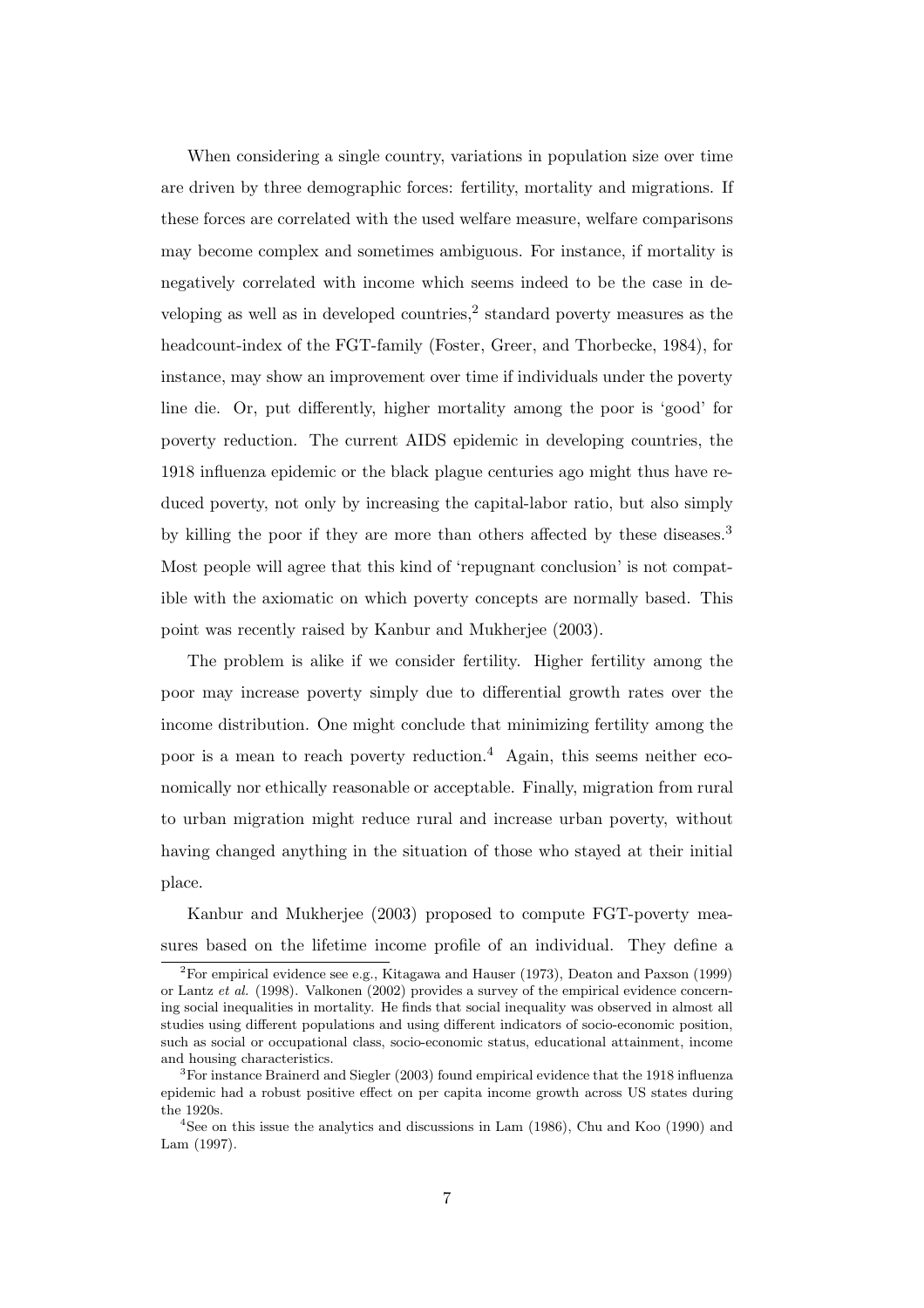normative measure for the length of life to account for premature mortality among the poor which affect the poverty measure positively. There are however two crucial issues in their procedure. First, the choice of the normative length of life, which can influence on the poverty ranking of different populations. Second, the hypothetical income which has to be imputed for the years between the actual age of death and the normative age of death. This issue is handled by supposing constant income levels over time, no mobility across income levels, and that each individual at income level  $Y_i$  lives for  $l_i$  periods, after which time her or she is replaced by exactly one individual. The critical assumption concerning the hypothetical income that should be imputed, raises the general question of which 'value' we might want to attribute to a foregone life. Even if we exclude here issues of personal pain and loss, the pure materialistic loss can only arbitrarily be computed.

In what follows we suggest some general methods to account for differentials in demographic 'behavior', and especially mortality, when performing poverty comparisons over time and circumvent the problem of giving a value to lost life. We first consider only what we call the 'direct effect' or 'pure demographic effect' and then develop successively measures which take into account the effect that a deaths might have changed household income (not only household income per capita), first because the person who died does not anymore contribute to the household income and, second, because the death might have changed labor supply behavior of the other household members.

### **3 Some general methods to account for differential mortality in poverty comparisons over time**

For each period  $t$ , the welfare indicator  $y$  is defined over a population of individuals. It is assumed that  $y$  is a continuous variable which may vary between 0 and max(y), with a c.d.f.  $F_t(y)$  and a d.f.  $f_t(y) = dF_t(y)$ . In the utilitarian tradition, a monetary welfare index is then defined as

$$
W(F_t) = \int_0^{y \max} w(y) dF_t(y) dy \tag{1}
$$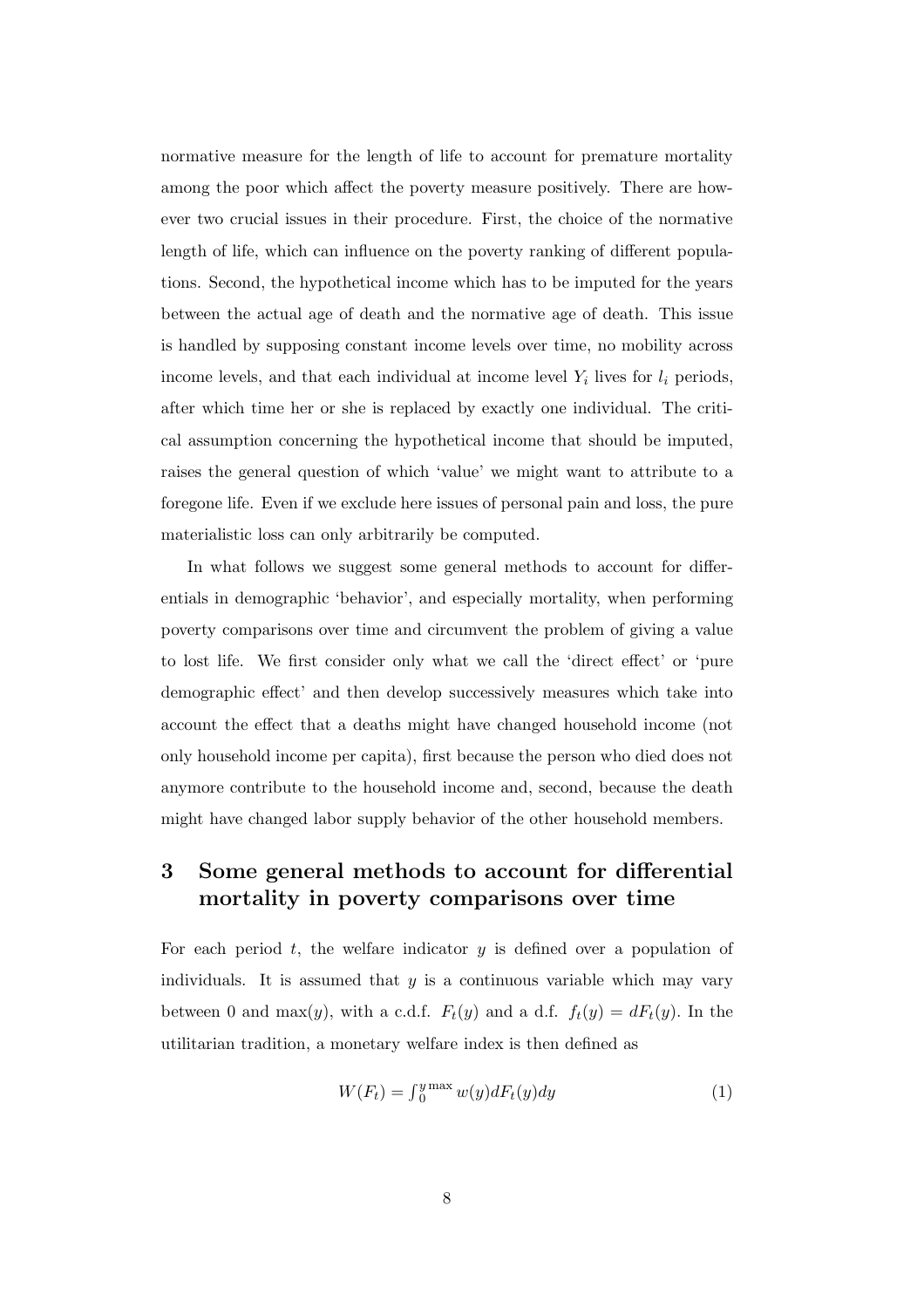w being a non-decreasing function of income. In the same sense, a large class of monetary poverty indexes corresponds to

$$
P(F_t) = \int_0^z p(y)dF_t(y)dy\tag{2}
$$

where  $z$  is the poverty line and  $p$  a non-decreasing non-negative function of income defined over  $[0; z]$ .

Expressed in its most general form, our problem is to design counterfactual distributions of  $y, F_{t+1}^*(y)$  under alternative mortality processes taking place between t and  $t + 1$ , and then to compute

$$
W(F_{t+1}^*) = \int_0^{y \max} w(y) dF_{t+1}^*(y) dy,
$$
\n(3)

or

$$
P(F_{t+1}^*) = \int_0^z p(y) dF_{t+1}^*(y) dy \tag{4}
$$

More precisely, let us assume that we have some knowledge about the mortality process taking place between t and  $t + 1$ . The occurrence of individual deaths should theoretically have at least three kinds of effects on the distribution of income:

- 1. a direct 'arithmetical' individual impact: people who die are withdrawn from the population and do not longer contribute to monetary welfare or to poverty;
- 2. an indirect micro-economic impact on household income: survivors pertaining to the same household than those who died may experience a decrease or an increase in  $y$ , with the previous income contribution of the dead being withdrawn from household income, with the number of equivalent consumption units being modified, and with various labor supply or household composition adjustments occurring;
- 3. a 'general equilibrium' or 'external' macroeconomic impact on the overall income distribution.

In the following, we shall not consider the third, general equilibrium, effect. Hence, the construction of a counterfactual distribution of income requires to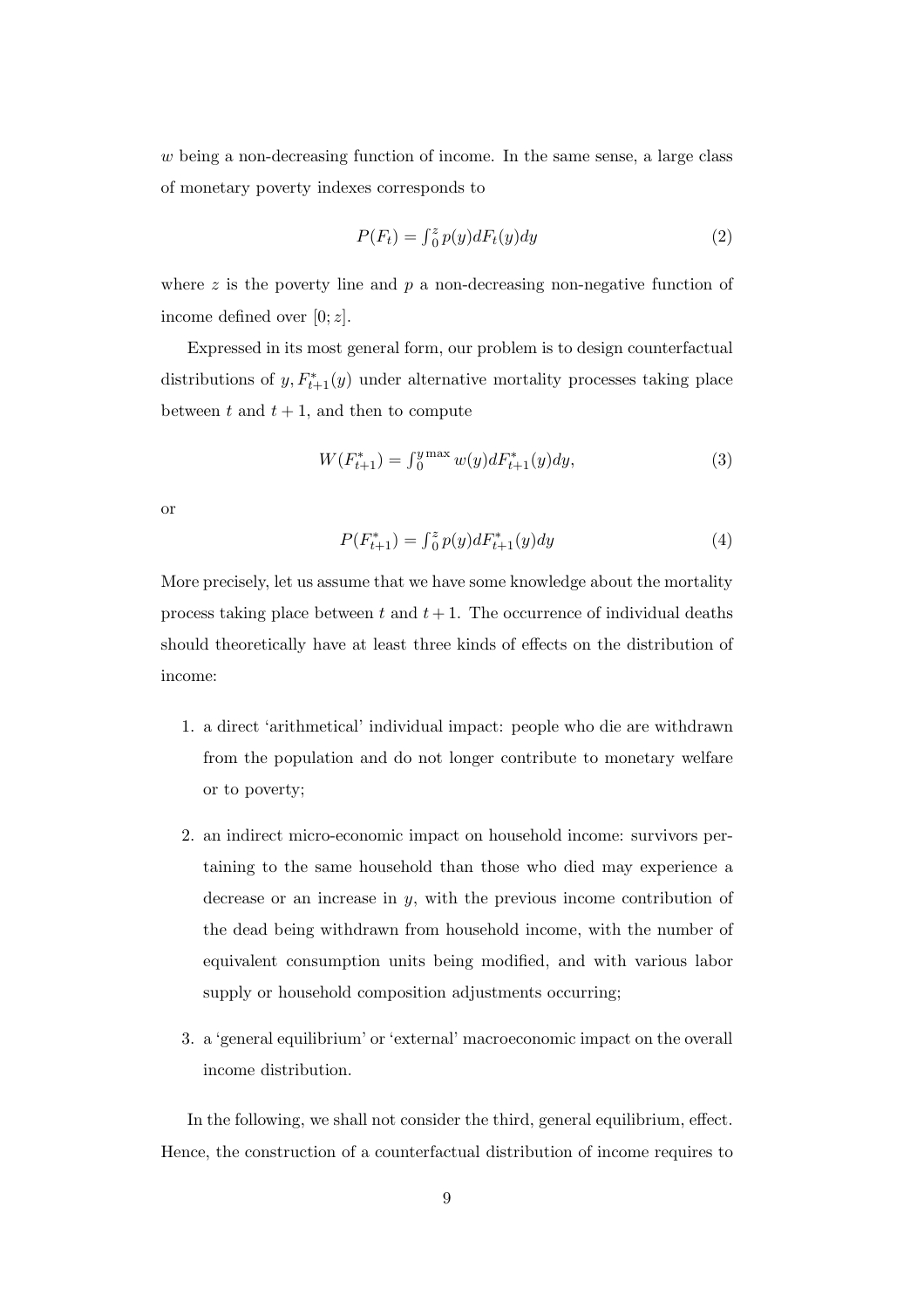deal with, first, the direct impact, and, second, the indirect impact. However, what is meant by 'counterfactual' should first be clarified for both cases. Intuitively speaking, we seek to reconstruct what would be the distribution of income in  $t + 1$  if the observed deaths between t and  $t + 1$  had not occurred. This definition of a counterfactual raises no particular difficulty when the mortality process can be assumed exogenous from the distribution of income itself. Think at a sudden epidemics coming from outside the country or at a natural catastrophe like an earthquake or a flood. Of course the exogeneity of mortality does not preclude that it can be correlated with income. Things are more intricate when the probability of dying is causally determined by the contemporary individual income, by the distribution of income within some reference group, or by the overall distribution of income (see Deaton and Paxson, 1999). For instance, people whose income has fallen under a subsistence level (extreme poverty line) may have been exposed to death with a probability close to one. Giving these people a 'counterfactual income' under the subsistence level would have no meaning at all if nobody can survive in this situation. It seems to us that a meaningful counterfactual distribution of income should always include those deaths that are income determined, or, put in another way, should only try to discount the distribution of deaths that is exogenous to the final income distribution. In the remainder, we shall always make the assumption that mortality is exogenous to transient components of contemporary income, but may vary with permanent income determinants.

Finally another important aspect regarding the construction of counterfactuals has to be emphasized. Assessing the impact of mortality between two dates does not mean the same than assessing the impact of changes in mortality. In the first case we need to subtract the impact of all deaths during the period, while in the second case we need to subtract the impact of the difference between the ex-post and ex-ante pattern of occurred deaths. We focus on the first case in the following section and examine the second case afterwards.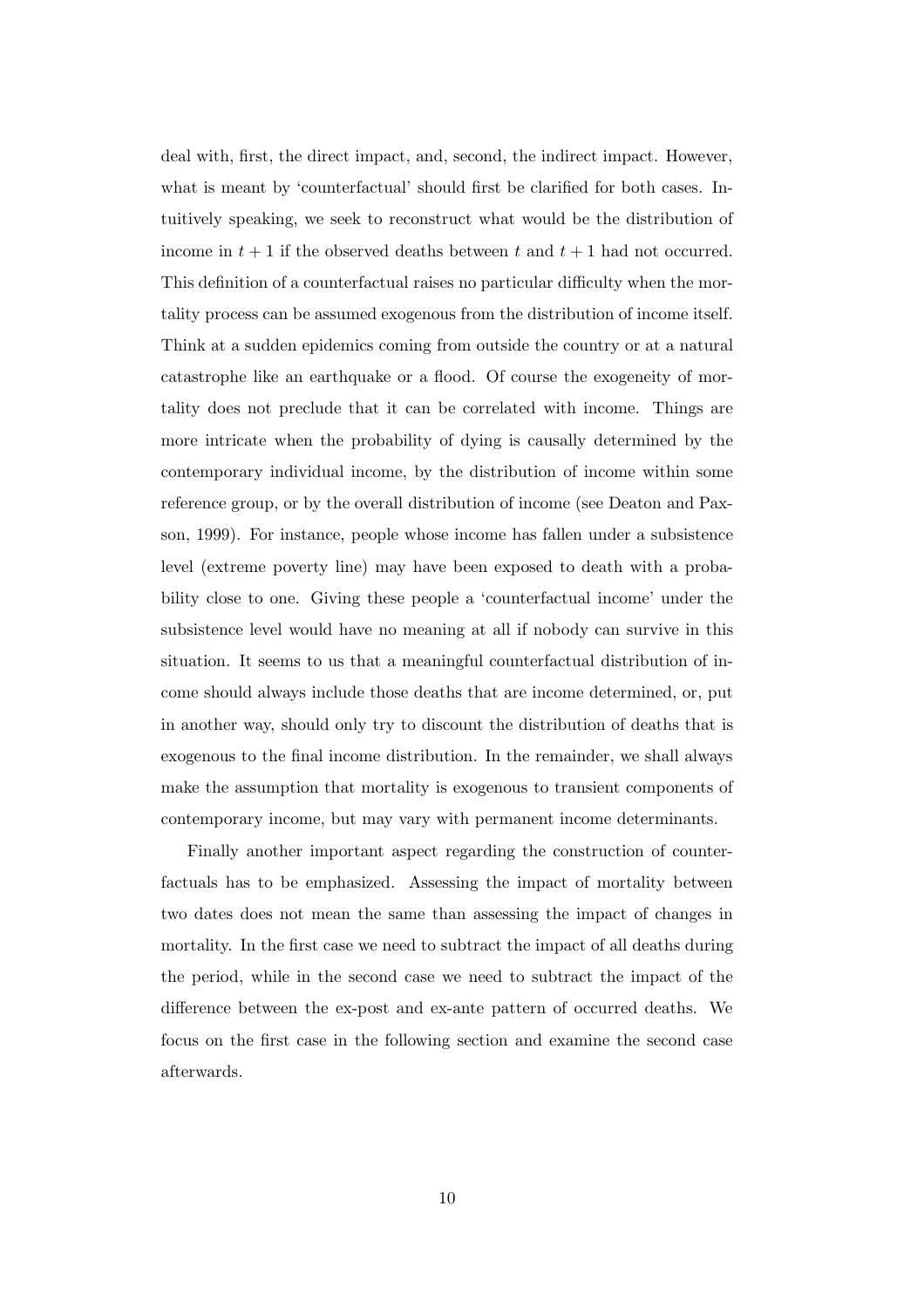#### **3.1 The direct arithmetical impact of individual mortality**

Let us first assume that individual deaths have no external effects, neither on other individuals like household survivors or neighbors nor on the whole population. We therefore seek to design a counterfactual for a pure arithmetical individual effect. Assume second that mortality patterns between t and  $t + 1$ are totally described by observable individual attributes  $x$  which are either constant over time like sex and education of adults, or varying with time like age, health status and household composition. This makes the survival rate  $s_{x,t}(x)$  independent from the distribution of attributes, i.e. the survival rate is independent from the population structure. Assume third that the income pattern belonging to each attribute, i.e. the conditional density of income with respect to attributes, does not depend on the distribution of attributes but instead only on some 'income schedule' that changes over time through redistribution policies and other changes in the returns to attributes (in the spirit of the Oaxaca (1973) or DiNardo *et al.* (1996) decompositions). This means that we assume again that mortality has neither external effects nor 'general equilibrium' effects. This also means that we exclude the possibility of non-random selection of deaths by contemporary unobservable determinants of income  $(y_{t+1})$ , i.e. that mortality is caused by the transient components of income.

The econometrician observes  $f(y|t_y = t)$  that is the actual density of income for each t. He may write the following conditionnal density:

$$
f(y, x|t_{y,x} = t + 1) = f(y|x, t_y = t + 1)dF(x|t_x = t + 1) =
$$
  

$$
f(y|x, t_y = t + 1)\frac{s_{x,t}(x)}{\Psi_{x,t}(x)}dF(x|t_x = t),
$$
 (5)

where  $\Psi_{x,t}(x)$  characterizes the changes in the population structure which are not due to mortality, but instead due to births, migrations, household composition etc. having occurred over  $[t : t + 1]$ . We may then compute the counterfactual distribution of income due to deaths related to initial attributes, by simply reweighing observations with  $s_{x,t}(x)$ .

$$
f_t^*(y) = \int_{x \in \Omega_x} s_{x,t}(x) f(y|x, t_y = t) dF(x|t_x = t)
$$
\n
$$
(6)
$$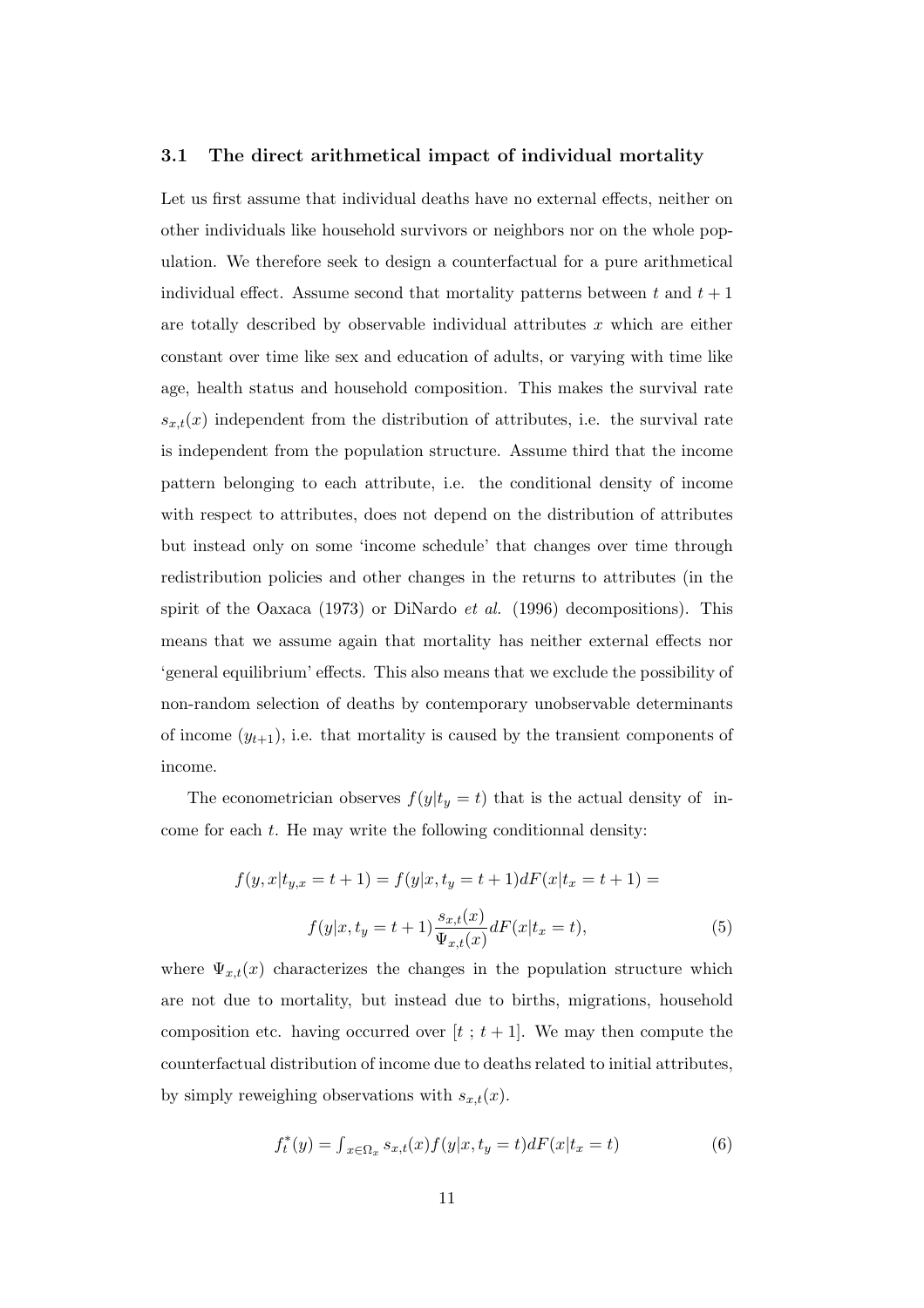Semiparametric decompositions as proposed by DiNardo *et al.* (1996) allow to go a bid further by isolating the impact of changes in the distribution of all attributes. Hence, we can compute the following counterfactual which gives the overall impact of all changes in attributes (including changes linked to mortality) on income distribution:

$$
g_t^*(y) = \int_{x \in \Omega_x} f(y|x, t_y = t) dF(x|t_x = t + 1)
$$
\n(7)

using DiNardo *et al.* (1996) and using the reweighing technique based on Bayes' rule:

$$
\frac{s_{x,t}(x)}{\Psi_{x,t}(x)} = \frac{dF(x|t_x = t + 1)}{dF(x|t_x = t)} = \frac{\Pr(t_x = t + 1|x)}{\Pr(t_x = t|x)} \cdot \frac{\Pr(t_x = t)}{\Pr(t_x = t + 1)},
$$

where  $Pr(t_x = t|x)$  can be estimated with a probit model. We then obtain, for instance:<sup>5</sup>

$$
g_t^*(y) = \int_{x \in \Omega_x} \frac{s_{x,t}(x)}{\Psi_{x,t}(x)} f(y|x, t_y = t) dF(x|t_x = t).
$$
 (8)

So far, we have considered the counterfactual impact of the level of individual mortality. Computing the impact of *changes* in mortality patterns (based on individual observables) just calls for an additional preliminary reweighing of the t income distribution by past survival rates:

$$
f_t^{**}(y) = \int_{x \in \Omega_x} \frac{s_{x,t}(x)}{s_{x,t-1}(x)} f(y|x, t_y = t) dF(x|t_x = t)
$$
(9)

We shall come back to this latter decomposition when taking into consideration the indirect impact of the changes in the distribution of household survivors.

### **3.2 The indirect micro-impact of mortality on survivors income distribution**

When the income concept that is used is household income per capita or per adult equivalent unit, mortality has, as mentioned above, obviously an indirect

<sup>&</sup>lt;sup>5</sup>We may also compute:  $g_{t+1}^*(y) = \int_{x \in \Omega_x} f(y|x, t_y = t+1) dF(x|t_x = t)$  and:  $g_{t+1}^{**}(y) =$  $\int_{x \in \Omega_x} f(y|x, t_y = t + 1) s_{x,t}(x) dF(x|t_x = t).$ 

The difference between  $g_{t+1}^*(y)$  and  $g_{t+1}^*(y)$  should indicate the impact of mortality on a distribution of income characterized by the final income schedules  $f(y|x, t_y = t + 1)$  and the initial distributions of attributes  $dF(x|t_x = t)$ . Then the double difference between  $[g_{t+1}^{**}(y) - g_{t+1}^{*}(y)]$  and  $[f_t^{*}(y) - f_t(y)]$  gives the mortality impact linked to the change in income schedule from  $f(y|x, t_y = t)$  to  $f(y|x, t_y = t + 1)$ .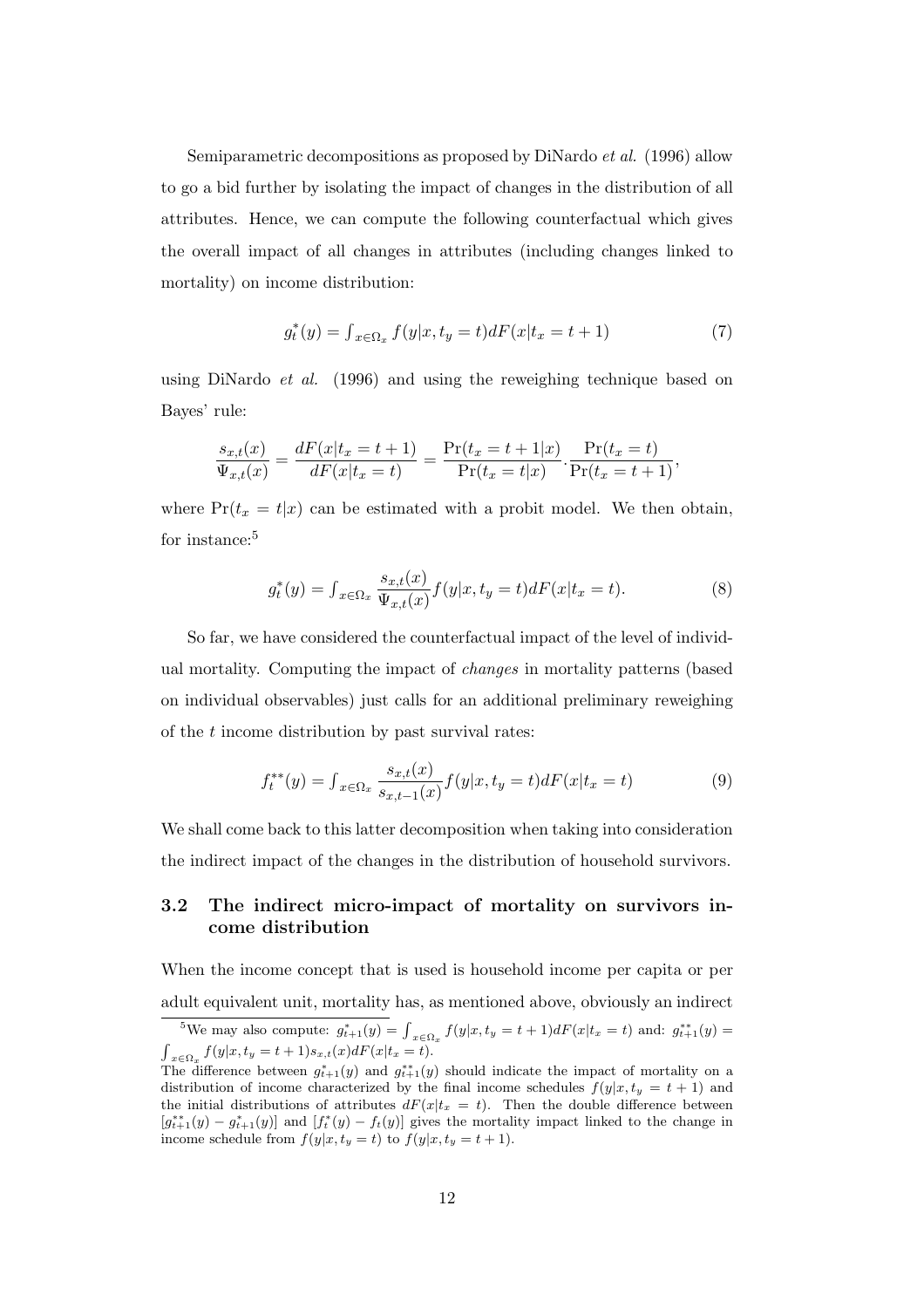impact on the distribution of income over household survivors. In order to analyze this indirect impact we have to construct a counterfactual income distribution which includes a counterfactual income pattern for survivors. Let  $z \in \{0,1\}$  be a variable indicating whether somebody has experienced a death in his/her household between  $t$  and  $t + 1$ . The observed density of income in  $t + 1$  is a weighted sum of conditional densities on z

$$
f_{t+1}(y) = \Pr(z=0|t_z=t+1)f(y|z=0, t_y=t+1)+
$$

$$
\Pr(z=1|t_z=t+1)f(y|z=1, t_y=t+1).
$$
 (10)

We would like to design a counterfactual which can be written as

$$
f_{t+1}^{\#}(y) = \Pr(z=0) f(y|z=0, t_y = t+1) +
$$

$$
\Pr(z=1) f_{z=0}(y|z=1, t_y = t+1).
$$
 (11)

It requires the estimation of the counterfactual density for survivors  $f_{z=0}(y|z=$  $1, t_y = t + 1$ ). Computing such a counterfactual is very difficult. Quantile treatment IV estimators could be used (Abadie, Angrist, Imbens, 1998) if some instrument was available for the occurrence of a death within the household (some knowledge about death causes could prove useful in this respect). Under the assumption of conditional independence on a set of attributes  $x,^6$  quantile treatment effects may also be computed using matching estimators (Firpo, 2004).

However, given that we have information on survivors at period  $t$ , that is people having experienced a death within the household between  $t - 1$  and t, a counterfactual for the impact of *changes* in mortality patterns can prove easier to construct. Indeed, when survivor status  $z$  is known for both periods, we may apply the DiNardo *et al.* (1996) reweighing technique to isolate the effects of changes in the 'survival rate'. Hence, we write

$$
f_{t+1}^{indir}(y) = \int \int f(y|x, z, t_y = t + 1) dF(z|x, t_{z|x} = t) dF(x|t_x = t + 1) =
$$

$$
\int \int \Psi_{z|x}(z, x) f(y|x, z, t_y = t + 1) dF(z|x, t_x = t + 1) dF(x|t_x = t + 1), \quad (12)
$$
<sup>6</sup>Pr(z = 1|y\_{z=0}, y\_{z=1}, x) = Pr(z = 1|x).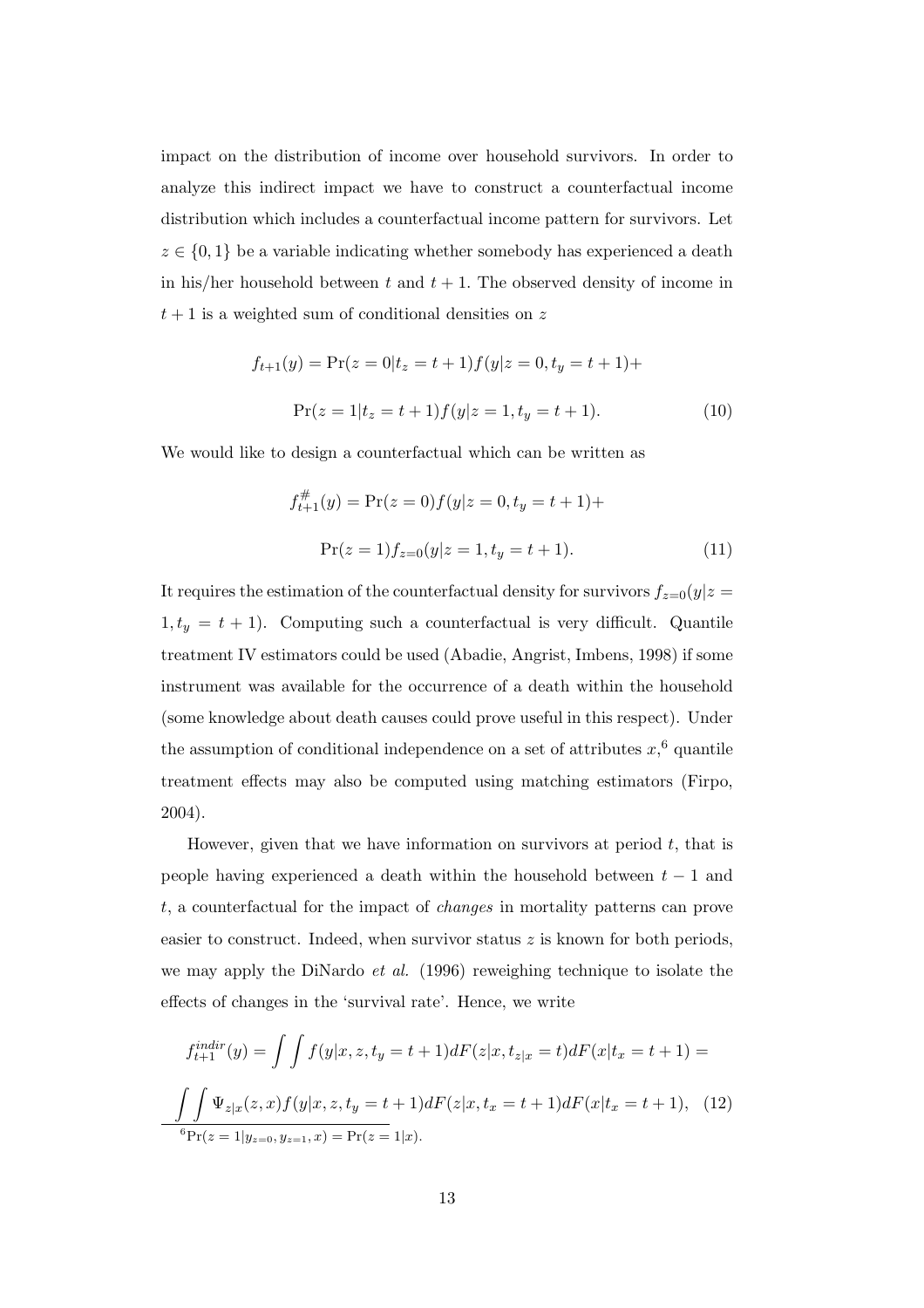where

$$
\Psi_{z|x}(z,x) = dF(z|x,t_{z|x} = t)/dF(z|x,t_{z|x} = t + 1) =
$$
\n
$$
z \frac{\Pr(z=1|x,t_{z|x} = t)}{\Pr(z=1|x,t_{z|x} = t + 1)} + [1-z] \frac{\Pr(z=0|x,t_{z|x} = t)}{\Pr(z=0|x,t_{z|x} = t + 1)}
$$

can be estimated using a standard probit model such as

$$
Pr(z = 1|x, t_{z|x} = t) = 1 - \Phi(-\beta'_t H(x)).
$$

We may then design a triple decomposition for the impact of changes in mortality patterns between t and  $t + 1$ . First, we compute a counterfactual for the  $t + 1$  distribution of income discounting the direct arithmetic impact of *changes* in individual mortality patterns based on observable attributes

$$
f_{t+1}^{**}(y) = \int_{x \in \Omega_x} \frac{s_{x,t+1}(x)}{s_{x,t}(x)} f(y|x, t_y = t+1) dF(x|t_x = t+1).
$$
 (13)

Second, we compute a counterfactual for the  $t + 1$  distribution of income discounting both the direct and the indirect impact of *changes* in mortality patterns based on observable attributes:

$$
f_{t+1}^{\Delta}(y) = \int \int \Psi_{z|x}(z,x) \frac{s_{x,t+1}(x)}{s_{x,t}(x)} \times
$$
  

$$
f(y|x, z, t_y = t+1) dF(z|x, t_{z|x} = t+1) dF(x|t_x = t+1).
$$
 (14)

Third, we compute a counterfactual for the  $t + 1$  distribution of income discounting the effect of all changes in the distribution of observable attributes:

$$
g_{t+1}^{\Delta}(y) = \int \int \frac{\Psi_{x,t}(x)}{\Psi_{x,t+1}(x)} \Psi_{z|x}(z,x) \frac{s_{x,t+1}(x)}{s_{x,t}(x)} \times
$$
  

$$
f(y|x,z,t_y=t+1) dF(z|x,t_{z|x}=t+1) dF(x|t_x=t+1).
$$
 (15)

### **4 An empirical implementation for the case of Indonesia**

#### **4.1 Data and economic context**

To illustrate the methods proposed in Section 3, we use the three waves of the Indonesian Family Life Survey (IFLS) conducted by RAND, UCLA and the Demographic Institute of the University of Indonesia. The IFLS is a continuing longitudinal socioeconomic and health survey. It is representative for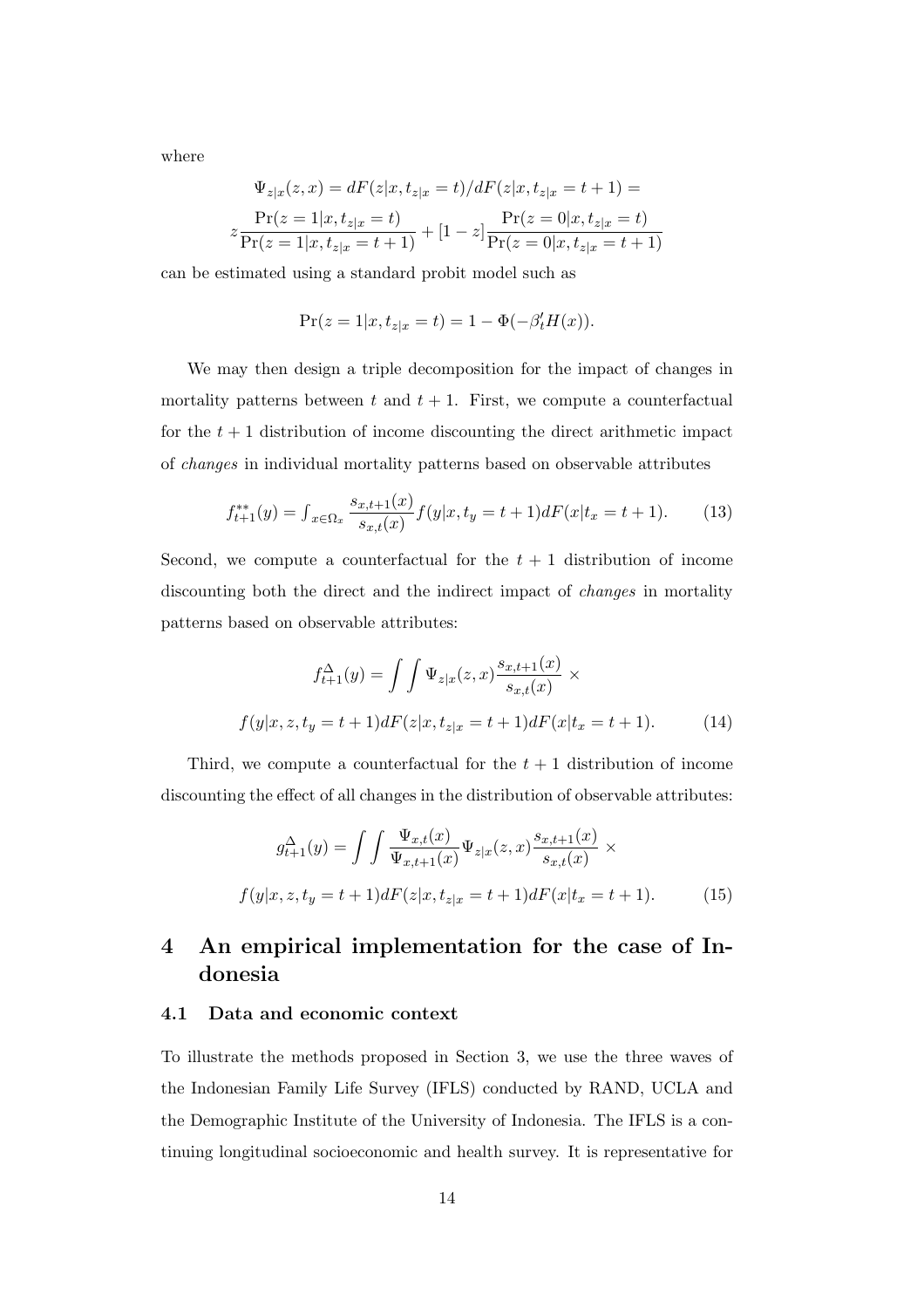83% of the Indonesian population living in 13 of the nation's 26 provinces. The first wave (IFLS1) was carried out in 1993 and covers 33,083 individuals living in 7,224 households. IFLS2 sought to reinterview the same respondents in 1997. Movers were tracked to their new location and if possible interviewed there. Finally a full 94.4% of IFLS1 households were relocated and reinterviewed, in the sense that at least one person from the IFLS1 household was interviewed. This procedure added a total of 878 *split-off* households to the *origin* households. The whole cross-section of IFLS2 includes 33,945 individuals living in 7,619 households. The third wave, IFLS3, was conducted in 2000. It covered 6,800 IFLS1 households plus 3,774 split-off households, in total comprising 43,649 individuals. In IFLS3 the re-contact rate was 95.3% of IFLS1 households. Hence, nearly 91% of IFLS1 households are complete panel households.<sup>7</sup> Table A1 in the appendix presents some descriptive statistics of the complete samples in 1993, 1997 and 2003. The samples of 1997 and 2003 are cross-sections in the sense that they include besides the panel-individuals also the individuals who were born after 1993 or joined a household of the initial sample or a *split-off* household by another reason.

Using the data we constructed two longitudinal samples: 1993 to 1997 and 1997 to 2000. We included in each those individuals who were reinterviewed at the end of the respective period or for whom a death or another reason for an 'out-migration' was declared. Out-migration means here that these individuals left their households for other reasons and moved to provinces not covered by the survey.<sup>8</sup> The survey informs about the exact date of the interviews and the month of death, such that a relatively detailed survival analysis can be performed. Between 1993 and 1997 we counted 743 deaths and between 1997 and 2000 558 deaths (see also Table A1).

The IFLS contains detailed information on household expenditure. In contrast, household incomes and especially individual incomes are not completely observed, therefore we use in what follows real household expenditure per capita as welfare or income measure. Expenditures are expressed in prices

<sup>7</sup>For details see Frankenberg and Karoly (1995), Frankenberg and Thomas (1997) and Strauss, Beegle, Sikoki *et al.* 2004.

<sup>&</sup>lt;sup>8</sup>Or they migrated to provinces covered by the survey but have not been relocated.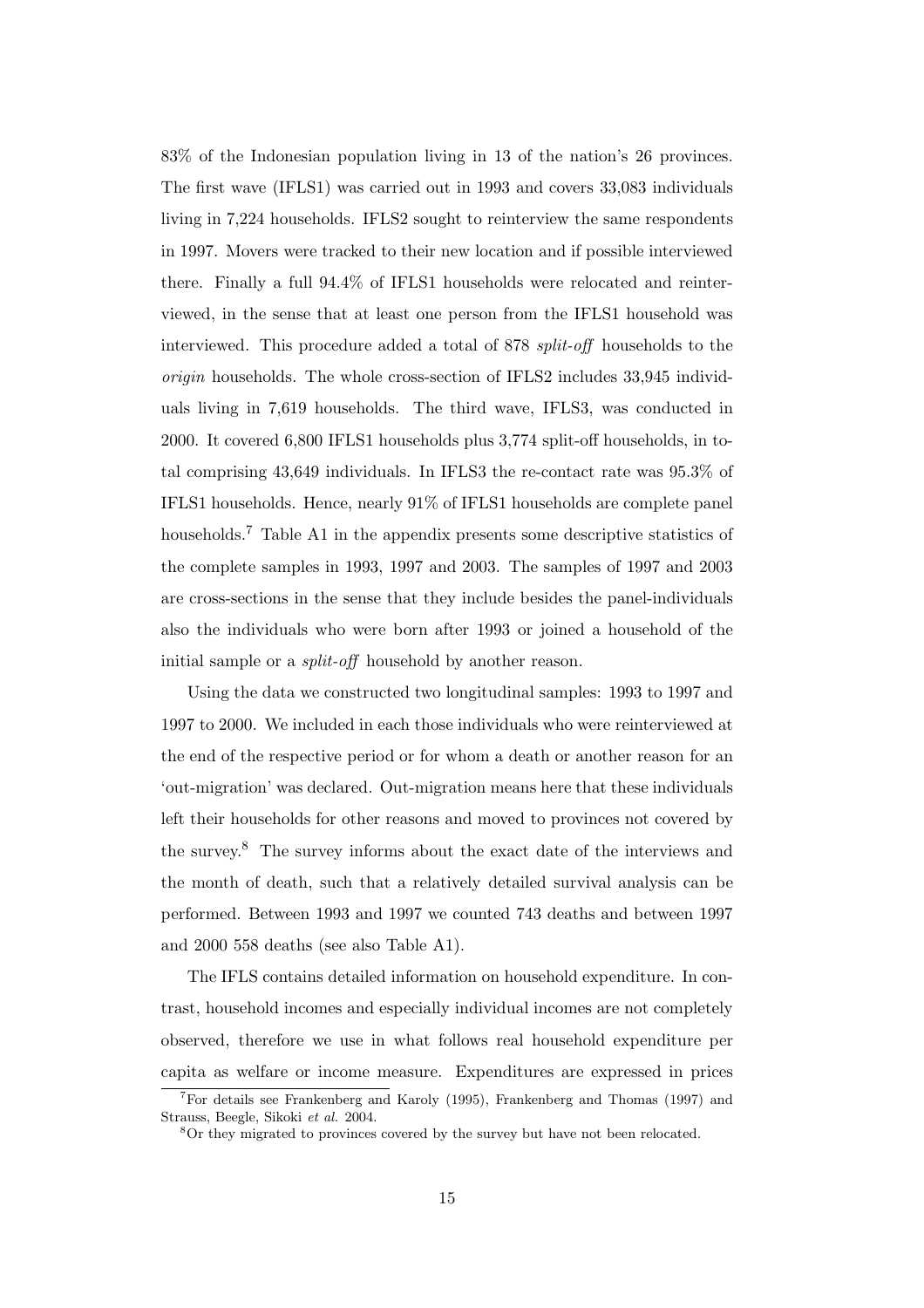of 1994 and adjusted by regional price deflators to the price level of Jakarta. Inter-temporal price variations are taken into account by household-specific price deflators, i.e. using disaggregated price deflators and the observed budget shares of each household as weights.

It is worth to emphasize that the economic crisis began to be felt in the southeast Asia region in April 1997, but that the major impact did not hit Indonesia until December 1997/January 1998, that is just after the IFLS2 was carried out. The sustained crisis period lasted in Indonesia more than one year. But, in the year 2000, year of the IFLS3, the population had again achieved roughly the pre-crisis living standard, with some people even a little better off (Strauss, Beegle, Dwijanto *et al.*, 2002). When constructing the expenditure distributions for 1997 and 2000 we find exactly this dynamic, i.e. slightly lower poverty and inequality in 2000 compared to 1997. For the precrisis period 1993 to 1997 we state a substantial poverty reduction. This is also consistent with other findings (see e.g. Tjiptoherijanto and Remi, 2001) and explains very well why Indonesian households—using the former positive dynamic—recovered so quickly from the crisis.

However, public health expenditures fell significantly during the crisis. In addition the 1997/98 drought, which was a consequence of *El Nino* and serious forest fires led in some regions to serious health problems and a sharp drop in food production. Rukumnuaykit (2003) shows that the drought and smoke pollution had significant adverse effects on infant mortality in rural areas. However, Strauss, Beegle, Dwijanto *et al.* (2002) found that adult Body-Mass-Indices did not worsen and that the fraction of preschool-aged children who have very low heights for their age and sex even dropped over the whole period between 1997 and 2000.

### **4.2 Some illustrative simulations**

Before we implement empirically the approach suggested in Section 3, it seems useful to give an order of magnitude of the potential effects of differential mortality on standard income distribution indicators. For this purpose we use a fictitious sample of 10,000 individuals  $i$  where the only observed heterogeneity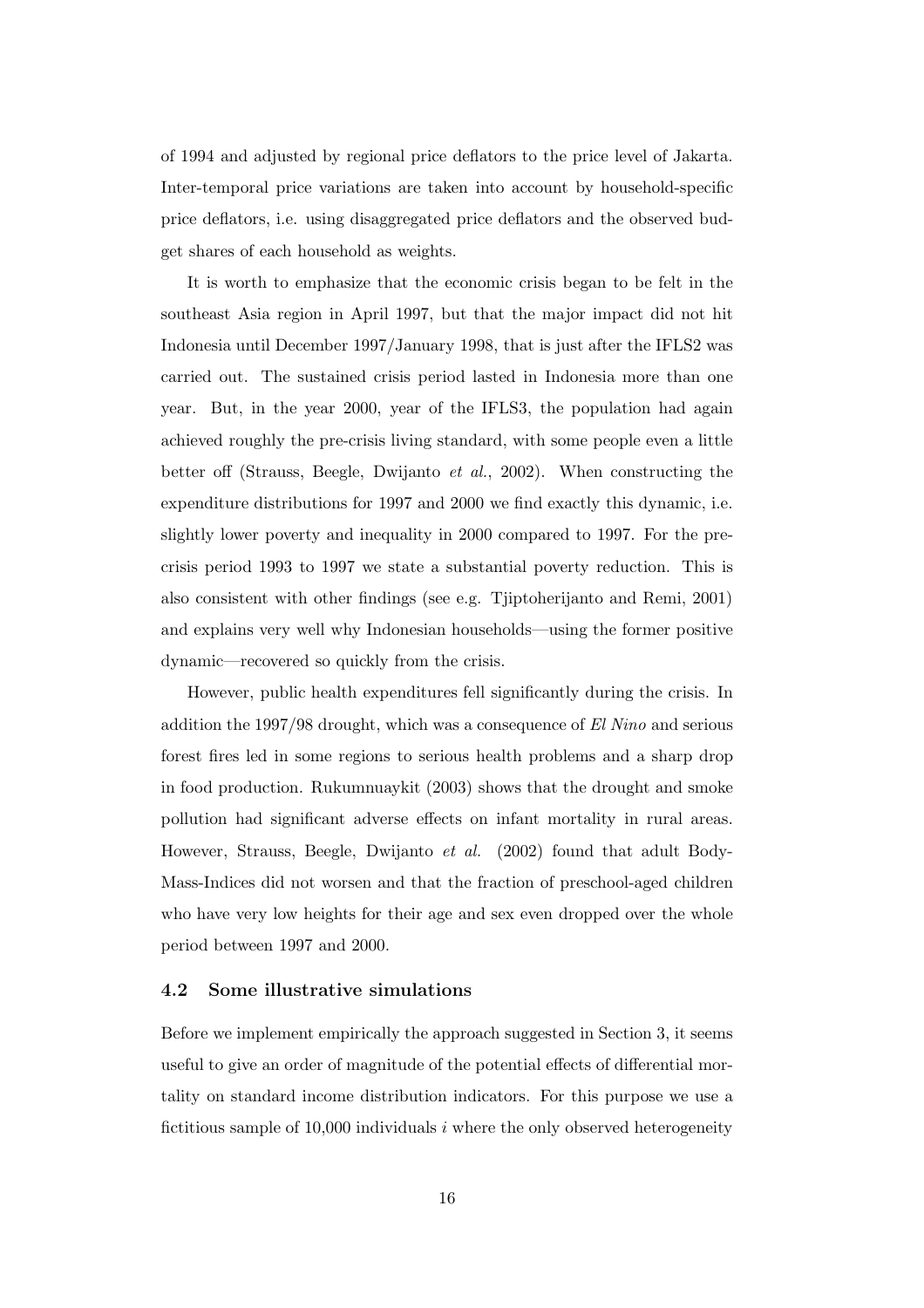stems from income  $y_i$ . To this sample we apply a crude death rate of d. In the baseline scenario, deaths are drawn randomly, i.e. independent of income. Then we analyze various scenarios where the selection of death events is correlated with income, but perturbed by some unobserved heterogeneity  $\gamma_i$ . The relative risk  $r_i$  of death is assumed to be given by the relationship

$$
\ln r_i = \lambda \ln y_i + \gamma_i. \tag{16}
$$

The term for unobserved heterogeneity is drawn from a normal distribution  $N(\mu_{\gamma}, \sigma_{\gamma}^2)$ . Therefore the correlation coefficient between  $r_i$  and income  $y_i$ ,  $\varphi(r_i, y_i)$ , depends, for a given distribution of  $y_i$ , on  $\lambda$ ,  $\mu_\gamma$  and  $\sigma_\gamma^2$ . Persons who die are selected by ranking in a descending order the sample according to  $r_i$  and simulating a death for the d times 10,000-persons for whom  $r_i$  is the highest. Therefore, we can write the individual probability of death,  $P_i$ , as follows

$$
P_i = P(d_i = 1) = P(r_i \ge \tilde{r}) = P(\lambda \ln y_i + \gamma_i \ge \ln \tilde{r}) =
$$

$$
P\left[\frac{\gamma_i - \mu_\gamma}{\sigma_\gamma} \ge \frac{\ln \tilde{r} - \mu_\gamma - \lambda \ln y_i}{\sigma_\gamma}\right]
$$
(17)

and the corresponding c.d. as

$$
P_i = 1 - \Phi\left(\frac{\ln \tilde{r} - \mu_\gamma - \lambda \ln y_i}{\sigma_\gamma}\right). \tag{18}
$$

In total we examine four different simulations, which we compare with the baseline scenario. The various sets of parameters assumed are noted in Table 1.

### [please insert Table 1 about here]

The incomes  $y_i$  are drawn from a log-normal distribution where the mean and the variance correspond to those observed in our sample drawn from the IFLS1. As income distribution indicators we consider the Gini-coefficient and the poverty headcount-index, i.e. the percentage of persons below the poverty line. We chose two alternative poverty lines. A first which considers the 10% and a second which considers the 50% at the bottom of the income distribution in the base year as poor. The corresponding simulation results are shown in Figure 1.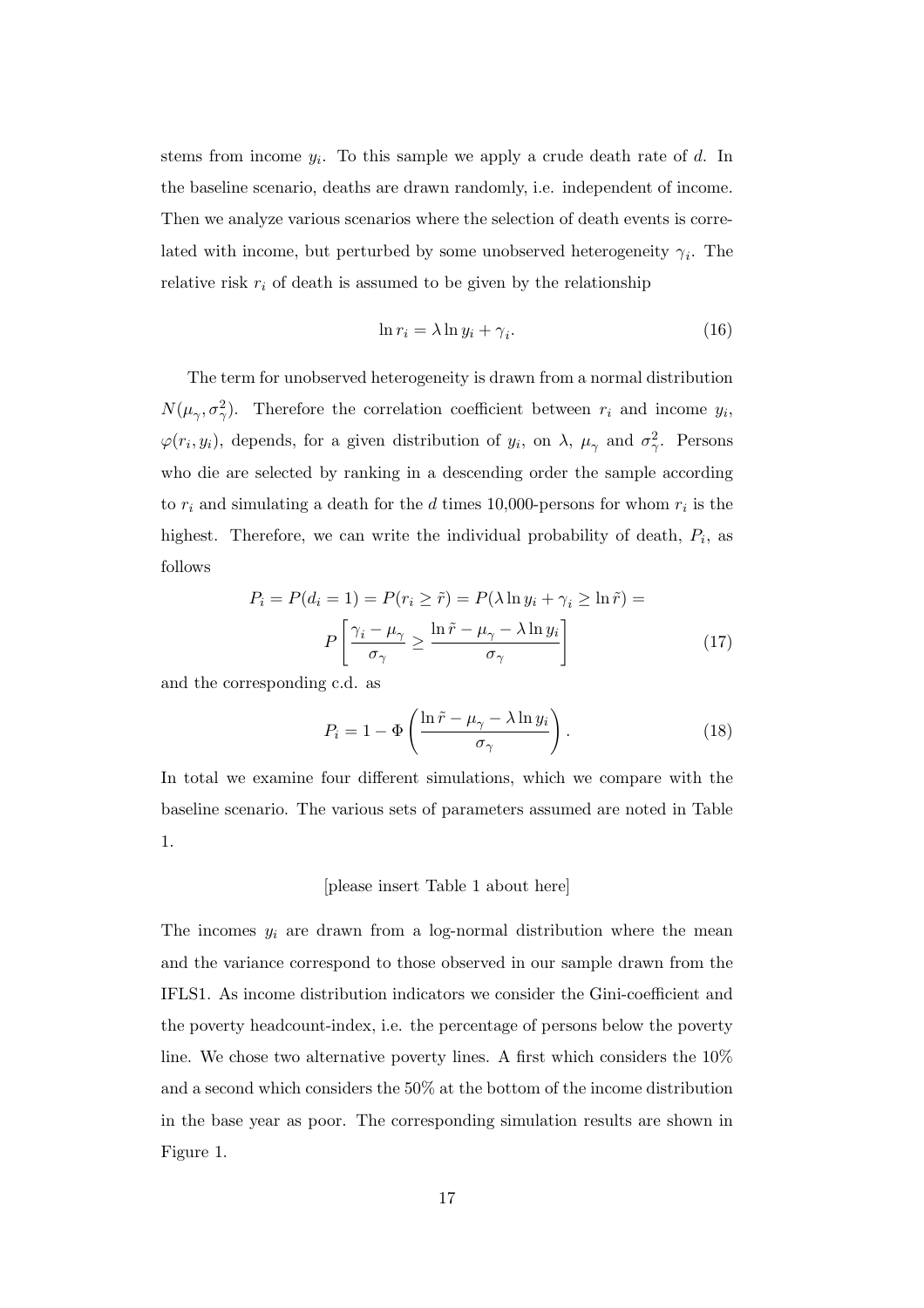#### [please insert Figure 1 about here]

The first line (Simulation 1) of Figure 1 shows that for a death rate of 3% and a relatively important unobserved heterogeneity component the Ginicoefficient decreases by roughly one percentage point if we decrease  $\lambda$  from 0 to -1. A value for -1 for  $\lambda$  implies that an increase of y by one percent decreases the risk factor of death by also one percent. If  $\lambda$  is 0, i.e. there is no differential mortality, the Gini-coefficient corresponds of course to that of the baseline. If mortality was positively correlated with income, i.e.  $\lambda$  between zero and one, inequality tends also to decrease. In both cases, negative and positive correlation between mortality and income, inequality decreases, because in each case we 'eliminate' persons at the lower or upper end of the income distribution. In contrast, a scenario, where in particular individuals of the middle class faced higher mortality could lead to an increase of inequality. If we increase the death rate to 0.06 (Simulation 2) or decrease the importance of the error term (Simulation 3) or both (Simulation 4), we can state, as one can expect, that variations in inequality become correspondingly stronger. The effects on inequality are not symmetric for negative and positive values of  $\lambda$ . This is due to the fact that the initial distribution is skewed to the left, i.e. is normal in  $\ln(y)$ , not in y.

The second and third row in Figure 1 show, that the poverty rate reacts also strongly to the degree of differential mortality. Assuming a death rate of 0.03 (Simulation 1 and 3) and strong negative differential mortality, results in a decrease of the poverty headcount-index by roughly 2 percentage points, which corresponds in the case of the lower poverty line to roughly 20%. Again, the effect is stronger if the death rate increases (Simulation 2), the error term becomes less important (Simulation 3), or both (Simulation 4). For instance in Simulation 4, the headcount-index for the 10% poverty line decreases by roughly 50%. For positive values of  $\lambda$  and the lower poverty line the headcountindex is of course less affected than with the higher poverty line.

These simple simulations illustrate the potential and pure demographic effect of differential mortality on income distribution, and in particular the distinct effects on inequality and poverty measures. In the next section, we try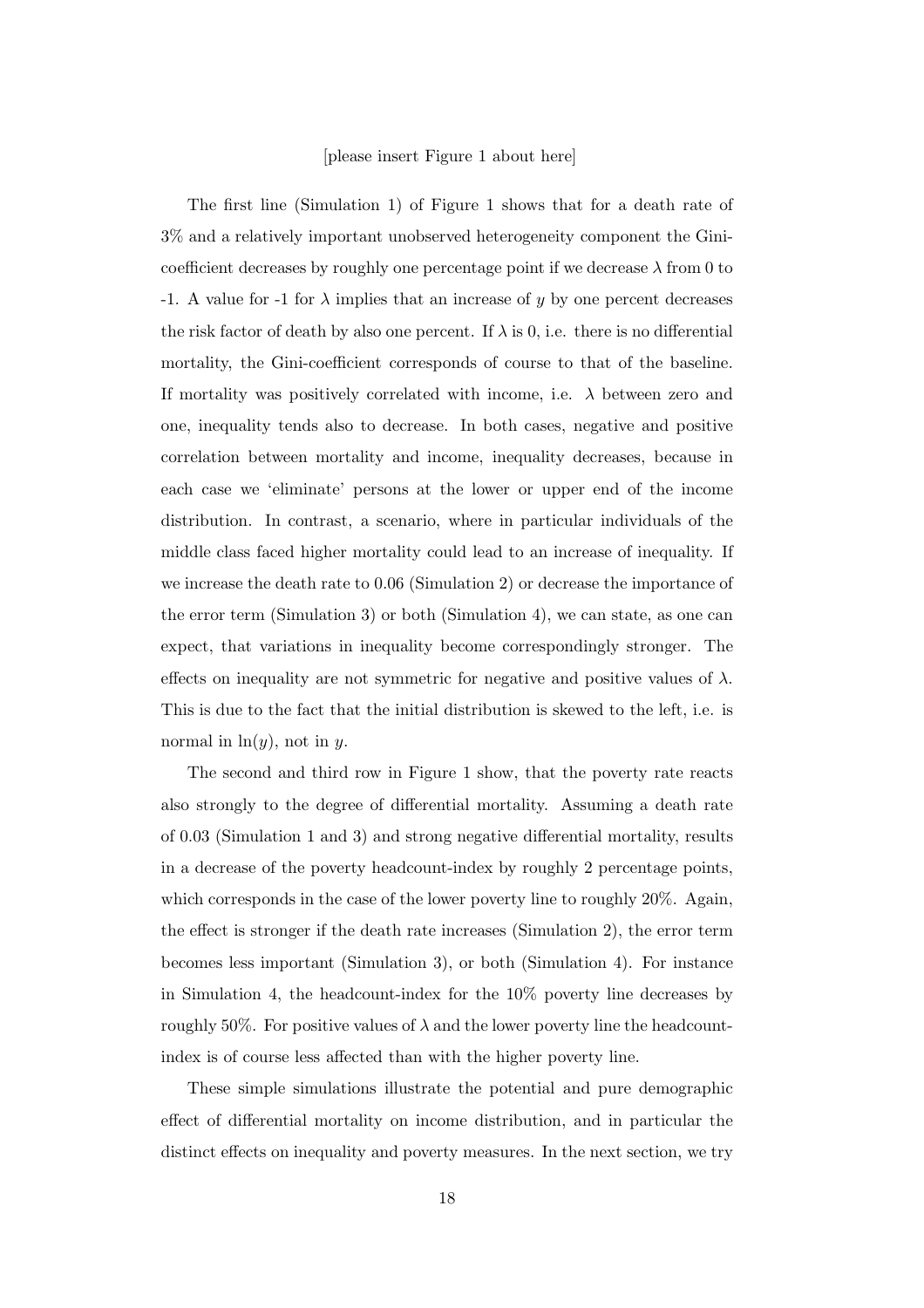to isolate this effect from the total changes in inequality observed in Indonesia during the periods 1993 to 1997 and 1997 to 2000. The empirical application poses of course a lot of additional problems, such as the fact that individuals are grouped in households taking joint decisions on labor supply, household production and expenditures.

### **4.3 Results for Indonesia for the period 1993 to 2000 4.3.1 Estimates of the direct arithmetical impact of mortality**

In what follows we construct 'without individual deaths' counterfactuals of the Indonesian distribution of log income per capita for 1997 and 2000 using the methods outlined in Section 3.

We begin with the estimation of the  $s_{x,t}(x)$  and  $\Psi_{x,t}(x)$  weights, for  $t =$ 1993 and  $t = 1997$ . For each sex, we first estimate a (by cross-section sample weights weighted) probit model of surviving between 1993 and 1997 and between 1997 and  $2000$ , depending on a set of individual attributes: a third degree polynomial of age in the initial year, the size of the household, dummies for the education level of the individual and of the household head, sex of the household head, a third degree polynomial for the age of the household head, and a dummy for urban areas. Table A2 (Appendix) shows the probit estimates of the  $s_{x,t}(x)$  function, for both sexes and for both periods. In both periods for women, differentials linked to individual education and to household size are significant. We also estimated probit models for 'being present in 1997 rather than in 1993' and for 'being present in 2000 rather than in 1997', in order to compute the  $\Psi_{x,t}(x)$  weights (see Table A3). Estimations show that, over time, the sample population gets a bid older, a bid more educated, lives more often in urban areas and in households of smaller sizes (see also Table A1). These probabilities reflect overall demographic changes including migration and the educational expansion having occurred during both periods. They may also reflect some sampling bias linked to the panel structure of the IFLS surveys (attrition).

We then first compute density estimates (gaussian kernels with band-

 $9W$ e also tested duration models to estimate survival rates. However, this did not change significantly the following results. Therefore we kept the simple probit model.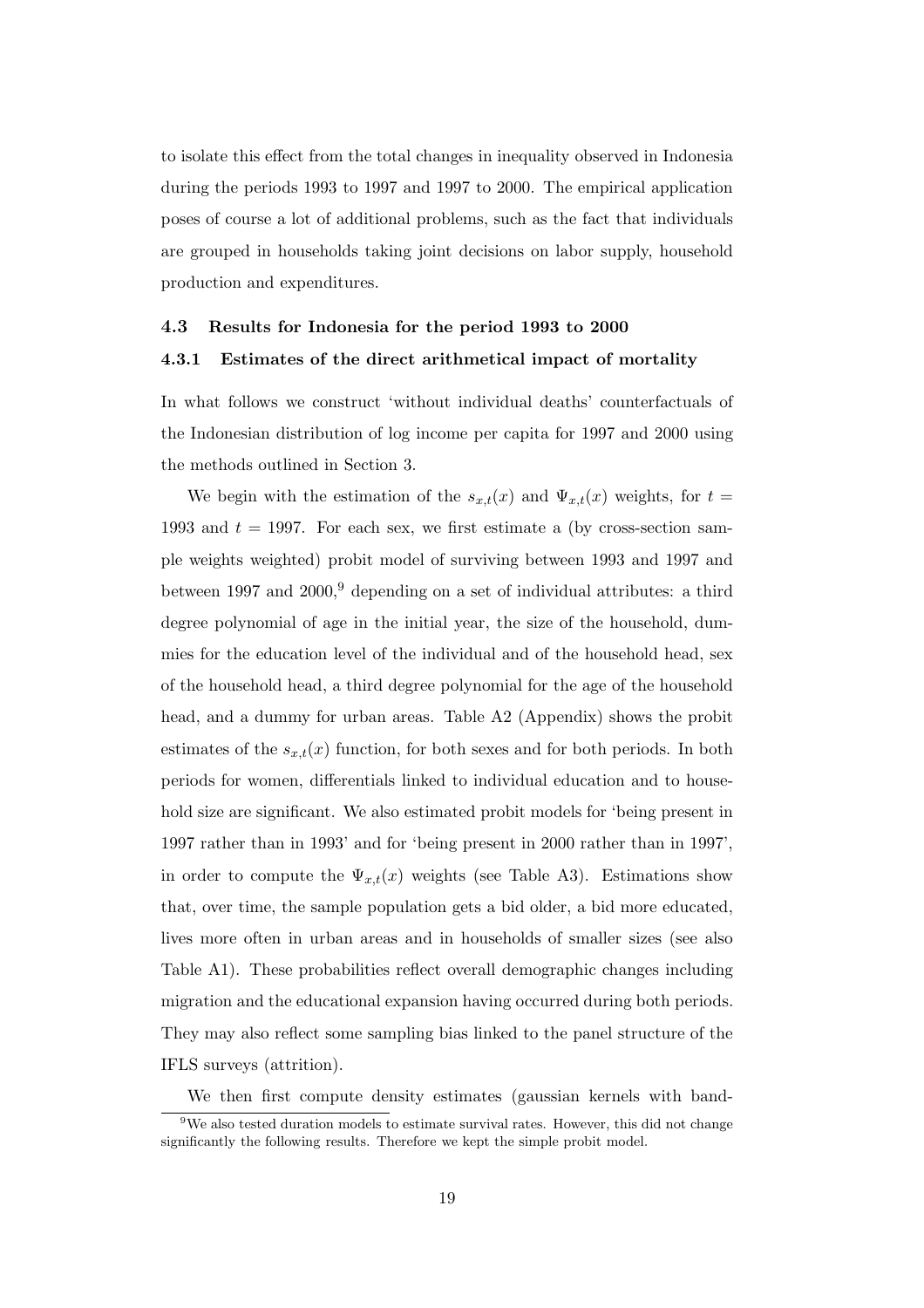width=0.2) of  $f_{93}$ ,  $f_{97}$  and  $f_{00}$ , for the actual distributions of log income (Figure 2). Figure 2a reveals that the income distribution has substantially improved between 1993 and 1997, with a large reduction in poverty and inequality. The vertical line corresponds to a constant poverty line used throughout the analysis.<sup>10</sup> In 2000, that is after the macro-economic crisis, the income distribution came only back to its shape of 1997, in line with the results already found by Strauss *et al.* (2002). Figure 2b shows the corresponding differences of the density distributions.

#### [please insert Figure 2 about here]

We next compute (weighted by cross-section sample weights) kernel estimates of  $f_{93}^*$  and  $f_{97}^*$  for the 'direct mortality impact' counterfactual distributions. We also compute a  $f_{93}^{(0)}$  (resp.  $f_{97}^{(0)}$  ) density estimated on the 1993 (resp. 1997) population from which (future) dead individuals between 1993 and 1997 (resp. 1997 and 2000) have been removed (Figures 3a and 3b).<sup>11</sup> Figure 3a compares the two counterfactual impacts of individual deaths:  $f_{93}^{(0)} - f_{93}$ (without dead individuals) and  $f_{93}^* - f_{93}$  (1993 reweighted). Figure 3b does the same for the 1997-2000 period. The 'without dead individuals' impacts take into account individual mortality differentials linked to unobservable factors like for instance transient components of income. For both periods, the absence of significant differences between these latter counterfactuals and the two others gives confidence in our choice to compute mortality impacts through reweighing techniques based on observables that are exogenous to income. In all cases, individual mortality directly contributes to a decrease in poverty, as argued by Kanbur and Mukherjee (2003). This result could also be forecast from the positive correlation between initial income and survival probabilities, i.e. the extend of differential mortality with respect to income, that is shown for selected age groups in Figure 4. However, the magnitude of all these counterfactual impacts is very small when compared to the magnitude of observed

 $10$ This poverty line was determined such that we matched exactly the headcount-index computed by Strauss *et al.* (2002) using the IFLS data of 1997, i.e. 32,041 Rupiahs per month in 1994 Jakarta prices.

 $11$ Whenever we measure an impact by a difference in densities we smooth this difference again by a gaussian kernel of bandwidth 0.2.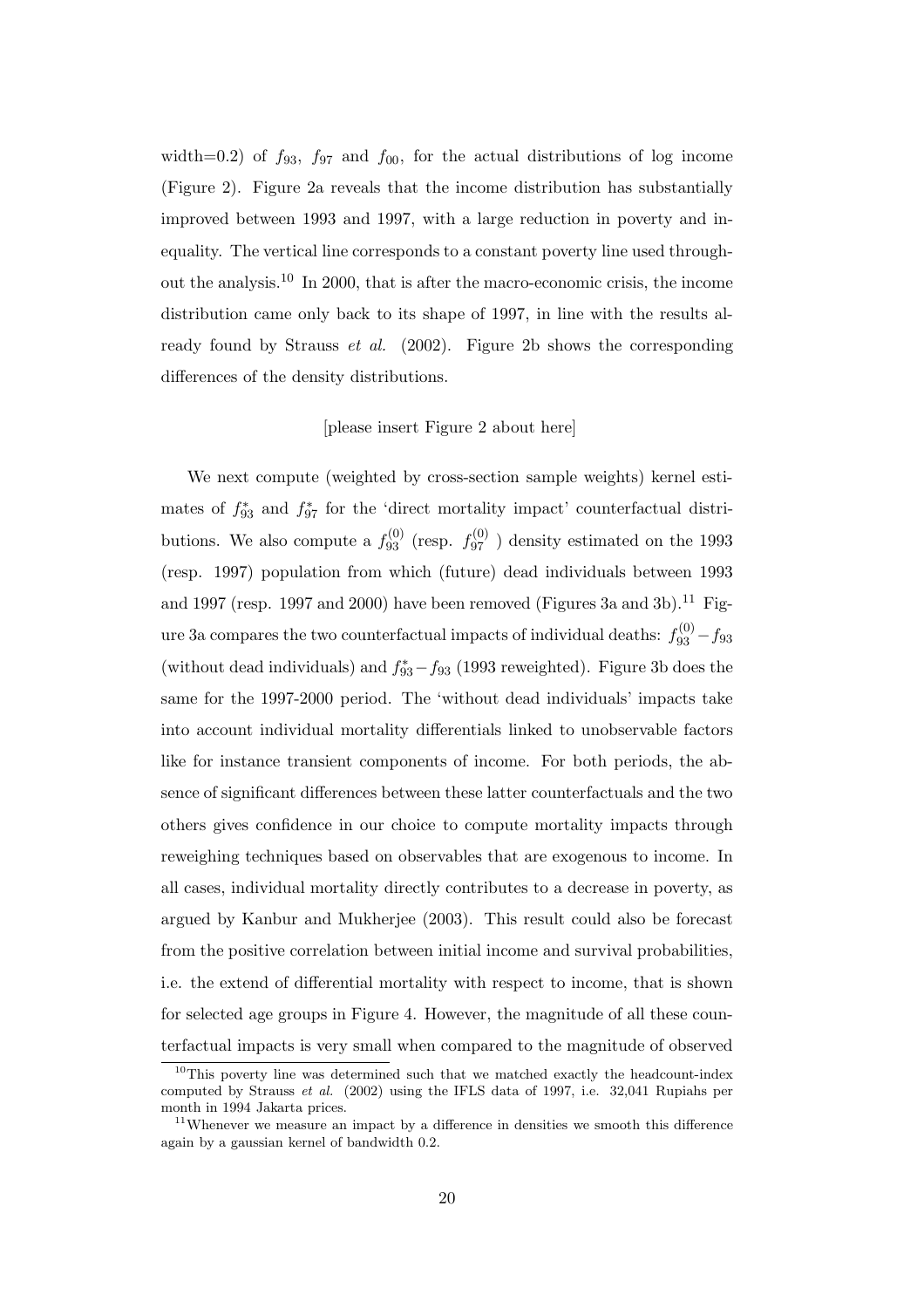changes in the distribution between 1993 and 1997 (compare the scale of the vertical axis in Figures 2a and 3a). To see how the observable determinants of mortality are related directly to income one can also refer to Table A5, which presents income per capita regressions using the same exogenous variables as the equations used to estimate the survival probabilities in Table A2.

#### [please insert Figures 3 and 4 about here]

Next, we compute kernel estimates of  $g_{93}^*$  and  $g_{97}^*$  for the 'constant distribution of attributes' DiNardo *el al.* (1996) counterfactual distributions. Remember that these 'all observable attributes' counterfactuals also include the impact of individual mortality on the distribution of observable attributes in the population. In Figure 5, we then present the corresponding differences  $g_{93}^* - f_{93}$  and  $g_{97}^* - f_{97}$  and compare them to the direct mortality impacts  $f_{93}^* - f_{93}$ , and to the difference  $f_{97}^* - f_{97}$  that we have just described. The comparison shows that individual mortality plays only a minor role for the distributional changes that can be imputed to demographic changes. The mortality impacts are ten (in the case of 1993-97) to twenty times (1997-2000) lower in magnitude than overall demographic (including education) impacts. However, it is interesting to see that overall changes in the distribution of observable attributes go in the same direction than the effects of individual mortality, i.e. they are unambiguously poverty decreasing.

### [please insert Figure 5 about here]

Finally, Figures 6a and 6b summarize the results by sequentially discounting from the  $f_{97} - f_{93}$  (resp.  $f_{00} - f_{97}$ ) density difference, first the impact of mortality, and second the impact of all changes in the distribution of attributes (including mortality). Obviously, changes in mortality and in the population structure do not contribute to the explanation of the change in the distribution of income per capita between 1993 and 1997. In contrast for the period 1997-2000, the distributional impact of demographic changes other than mortality has the same order of magnitude than the observed distributional changes. Reweighing indicates that demographic changes induce a shift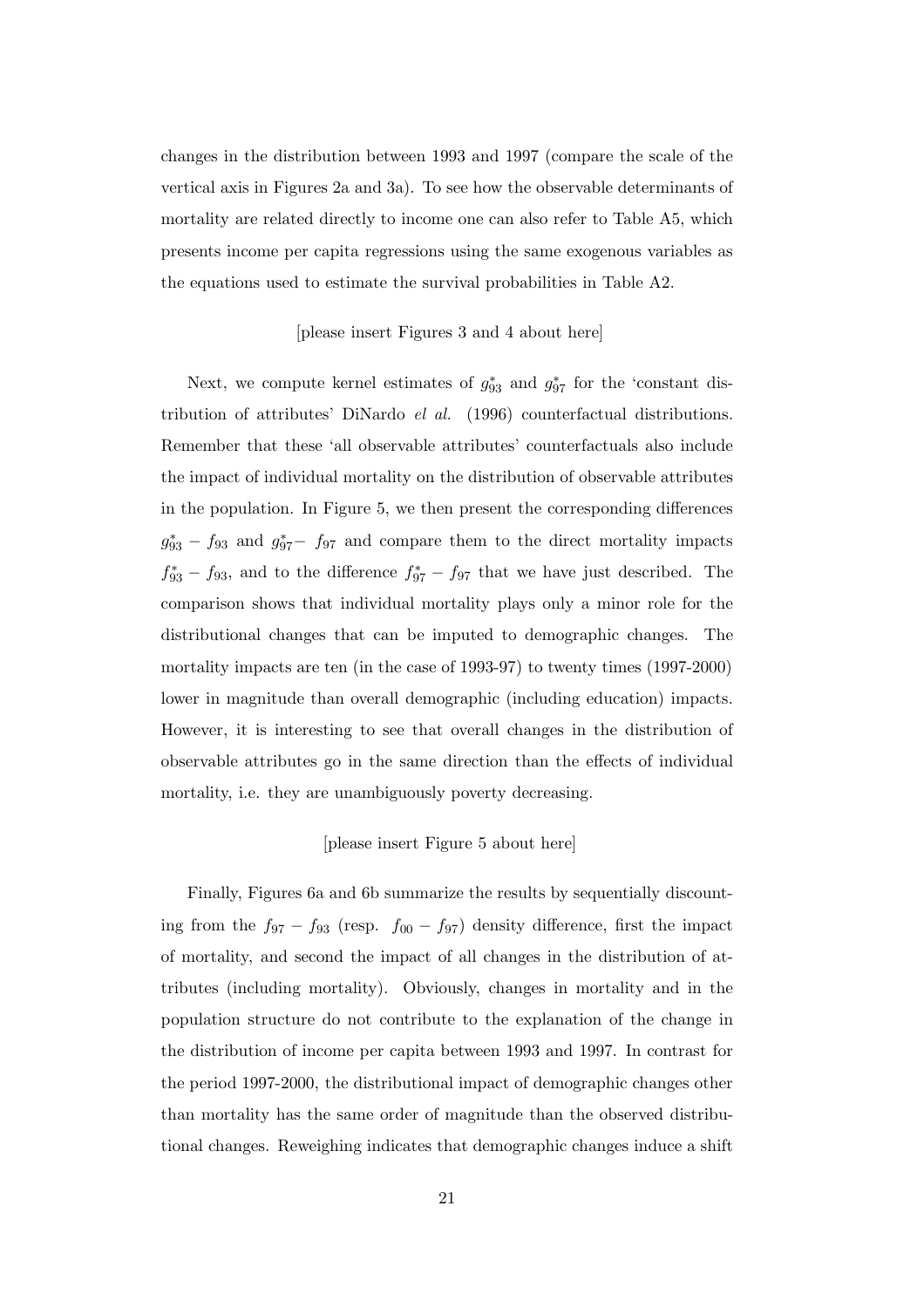towards the right of the distribution of income, i.e. without such changes the poverty rate would have been a bid worse than those observed in 2000. In a way, overall demographic changes have contributed to the observed recovery from the 1997/98 crisis, but do not explain much of the changes in inequality. Indeed, the income regressions presented in Table A5 confirm that households with more educated members, with smaller sizes and living in urban areas have higher real expenditures per capita. It is therefore not surprising to find that the main demographic changes that we underlined above led to some (counterfactual) poverty reduction.

[please insert Figure 6 about here]

### **4.3.2 Estimates of the direct and indirect impact of changes in mortality patterns**

We now integrate in our analysis the indirect impact of mortality on the income of household survivors using the methodology described in Section 3. We therefore add to our estimates of individual survival probabilities estimates of the conditional individual probability (conditional on household observables) of having experienced a death in the household of origin between 1993 and 1997 or between 1997 and 2000 respectively, i.e. estimates of  $Pr(z = 1|x, t_{z|x} = 1997)$  and  $Pr(z = 1|x, t_{z|x} = 2000)$ . This estimation is performed using a probit model (weighted by cross-section sampling weights) for both sexes and both periods. The results are given in Table A4. All estimates show that households headed by a woman have more often experienced a death event, which can easily be understood. Like in the case of individual survival probabilities, education and household size differentials also play a role in explaining the probability of death events.<sup>12</sup>

Between 1993/97 and 1997/2000, overall individual mortality rates decrease. The mortality gradients also change, as can be seen in Table A2. Likewise, the occurrence of death events in households decreases between the two periods; there are also some changes in the probability functions of being a household survivor, as can be seen in Table A4. Using the ratio of survival

 $12$ Even if measured at the end of the period, the household size is positively correlated with the probability of having experienced a death.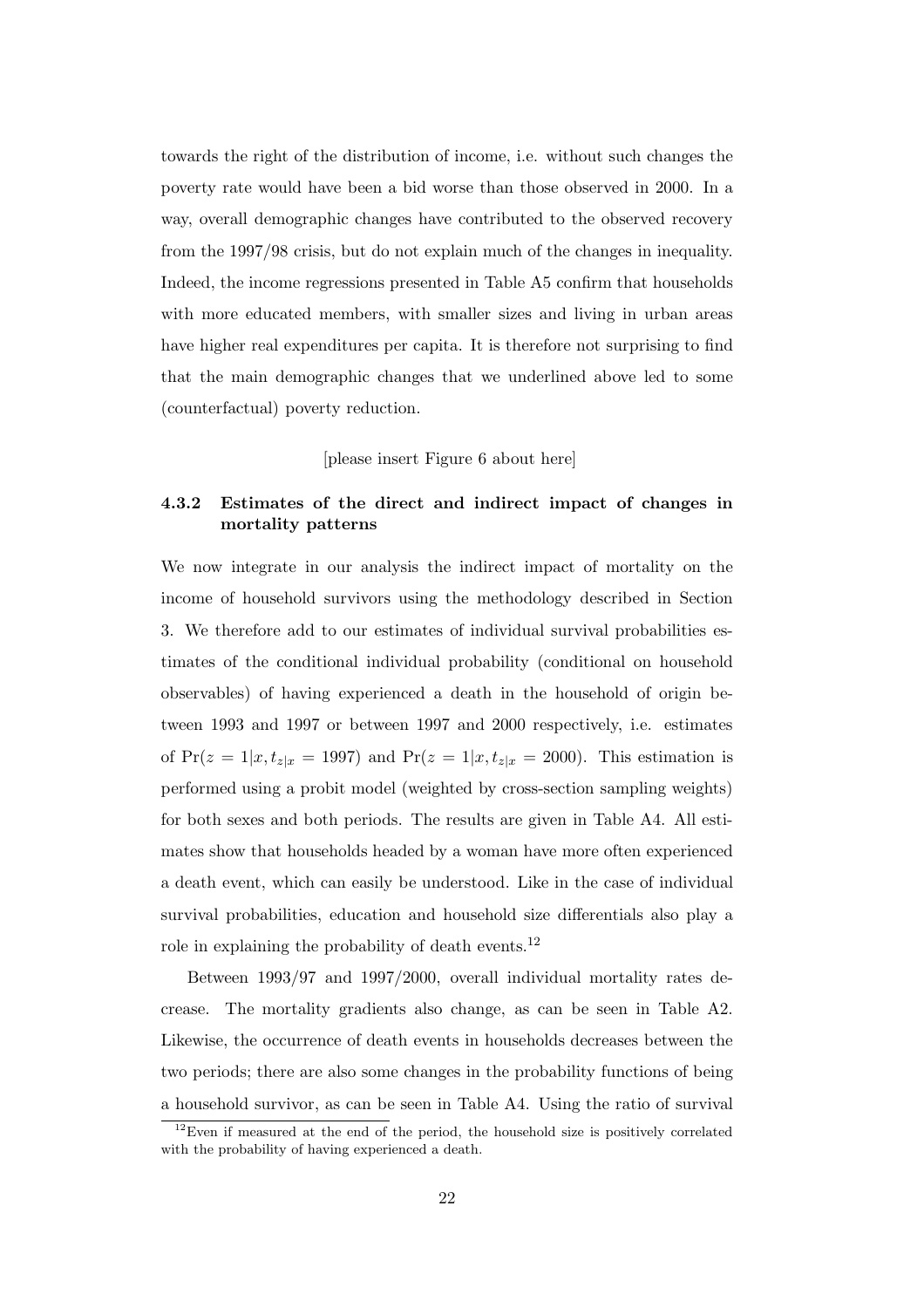probability estimates measured for both periods, we compute kernel estimates of the direct effect of changes in mortality patterns on the evolution of the distribution of income  $(f_{97}^{**} - f_{97})$ . With the ratio of the household survivors probability functions, we compute the indirect effect of changes in mortality  $(f_{97}^{indir} - f_{97})$ . The impact of such such changes in mortality levels and gradients are assessed in Figure 7.

### [please insert Figure 7 about here]

The direct effect of the change in mortality patterns  $(f_{97}^{**} - f_{97})$  is unambiguously poverty increasing, but has again a very small order of magnitude. All happens as if the mortality decrease between 1993/97 and 1997/2000 had not modified the correlation between the distribution of income and the distribution of death events (income inequalities in front of death). Put differently, poor individuals have not benefited more than others from mortality improvements. Or, the direct effect of the mortality decline increases monetary poverty!

Conversely, the indirect effect of the change in mortality patterns  $(f_{97}^{indir}$  $f_{97}$ ) is unambiguously poverty decreasing, although still with a very small order of magnitude. In contrast to the direct impact, the indirect impact of mortality changes  $(f_{97}^{indir} - f_{97})$  indeed contributes to a decrease in the weight of the poorest. All happens as if households of 'survivors', controlling for all other observables, were poorer than their 'unaffected' counterparts. In other words, a decrease in mortality rather makes the poorest households richer and improves the distribution of income. Or, the indirect effect of the mortality decline decreases monetary poverty!

Hence, when the direct and indirect impact of changes in mortality patterns are summed together  $(f_{97}^{\Delta} - f_{97})$ , the result is more ambiguous. The overall changes in mortality patterns seem to have contributed to a slight decrease in the inequality of the income distribution rather than to the change in poverty. This implies, that the overall effect of the mortality decline on monetary poverty is ambiguous.

Finally, we assess the impact of all changes in the population structure, in-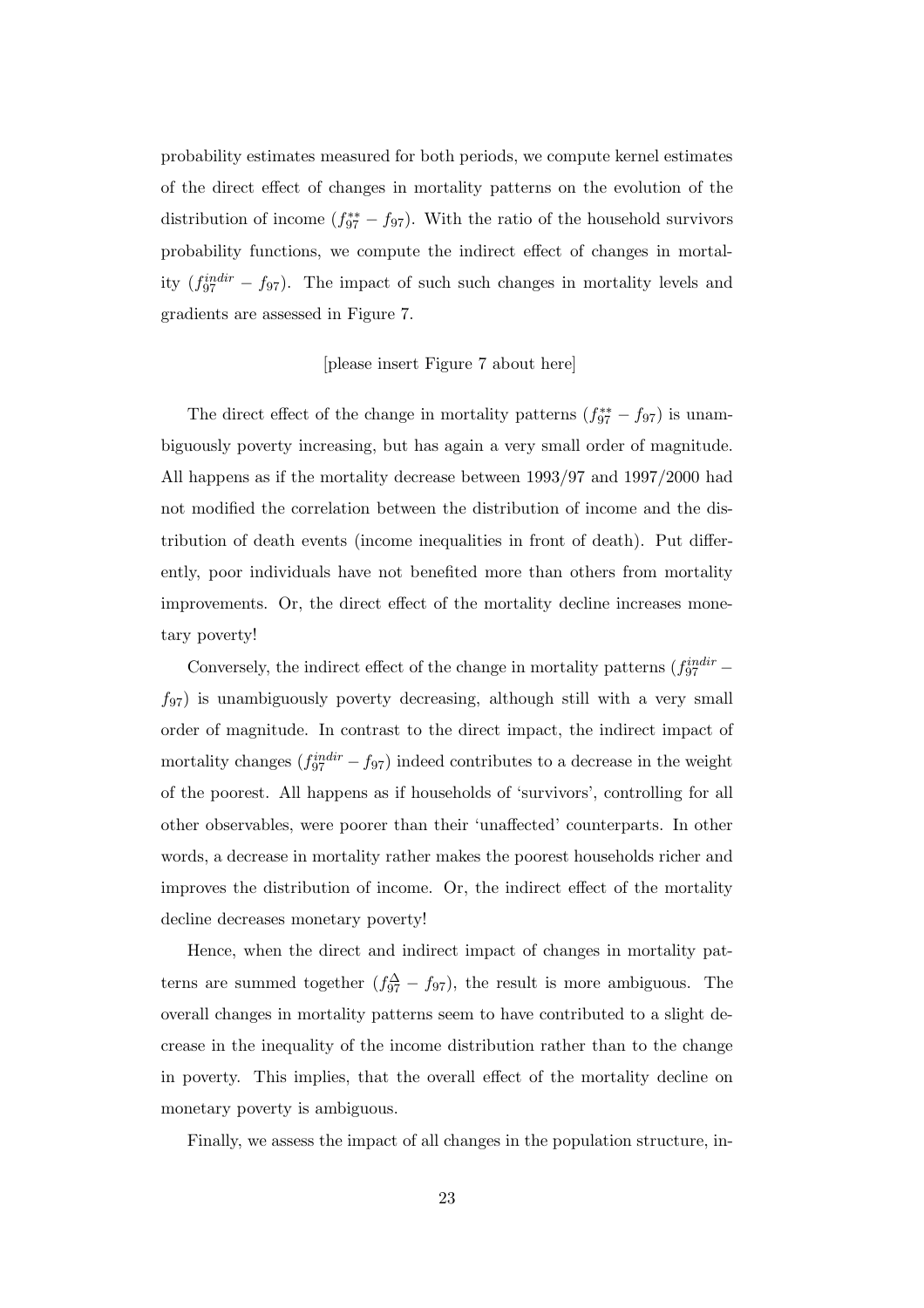cluding survivor's status  $(g_{97}^{\Delta} - g_{97})$ . Figure 8 shows that the mortality effects, whether direct or indirect, are completely dominated by other demographic effects. Here again, demographic changes influence the distribution of income in the same direction than the direct arithmetic effect of mortality, but at a higher level of magnitude. The changes in the evolution of the population structure in terms of age, education and place of residence (urban/rural) have again a slight poverty increasing effect. If the speed of demographic changes had remained the same in the period 1997/2000 than in the period 1993/97, then the resulting distribution of income in the year 2000 would have shown a bid lower poverty and inequality. Instead, some deceleration of positive demographic changes occurred, which worsened the impact of the 1997/98 economic crisis.

### [please insert Figure 8 about here]

However, Figure 9 shows that the overall impact of these changes in the demographic structure is rather small, i.e. without any variation in the population structure, the observed evolution between 1997 and 2000 would not have been very different.

[please insert Figure 9 about here]

### **5 Conclusion**

We have presented a general methodology designed to study the counterfactual impact of mortality and changes in mortality on income distribution. This methodology is inspired by the work of DiNardo *et al.* (1996). It relies on the non-parametric reweighing of income distributions using functions of individual observable attributes. Like Kanbur and Mukherjee (2003), we are able to deal with the direct arithmetic effect of individual deaths on poverty changes,<sup>13</sup> which is most important when individual deaths are unevenly distributed across the income distribution. But we are also able to correct for the indirect effect of an individual death on the income of survivors pertaining

<sup>13</sup>However, Kanbur and Mukherjee (2003) did not implement their approach empirically.)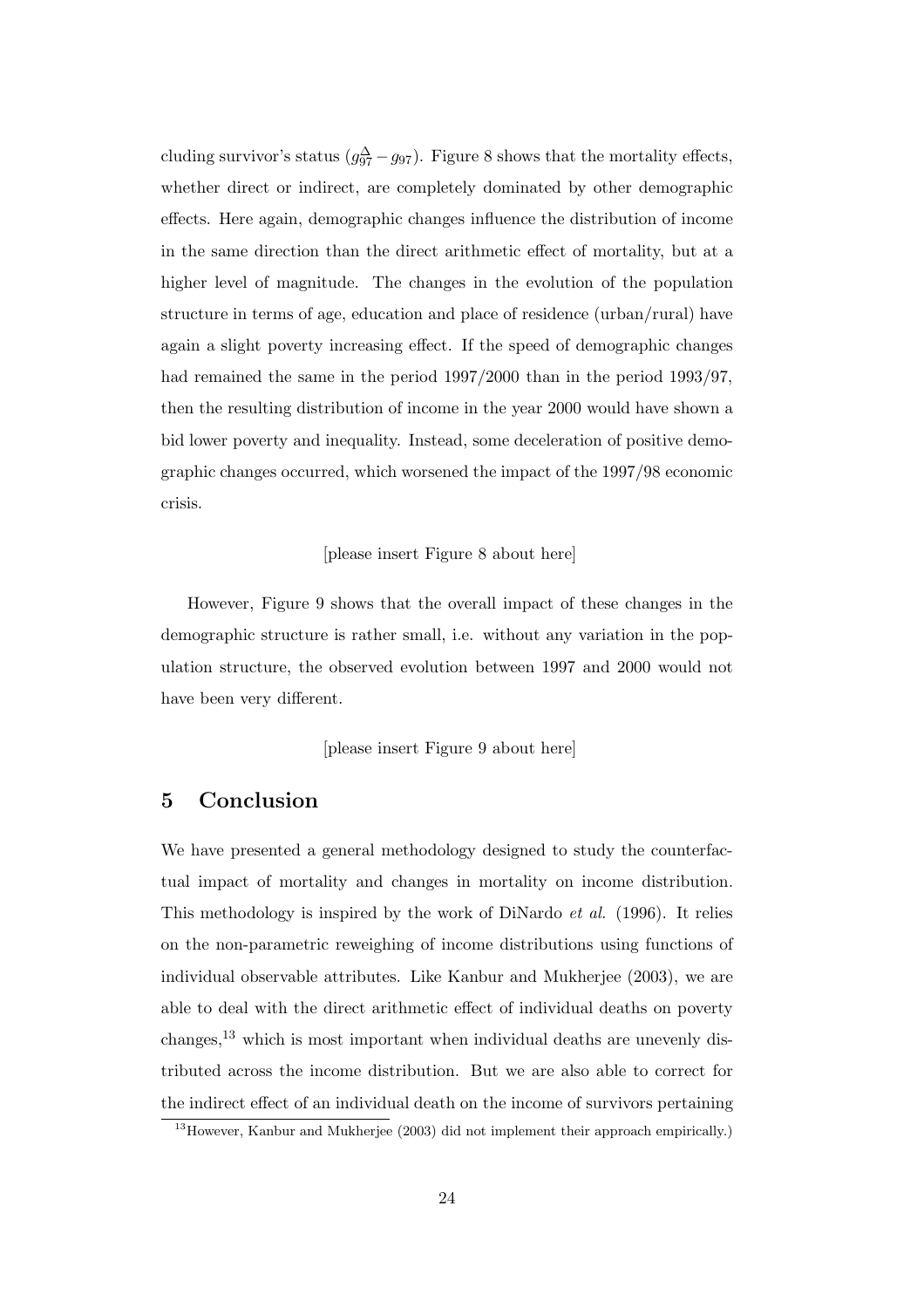to the same household, which might be as much important. If the mortality risk is negatively correlated with income, then, when mortality increases (resp. decreases) over time, the direct effect is usually poverty decreasing (resp. increasing). Conversely, if mortality is negatively correlated with income and if a death in a household decreases household income, then, when mortality increases over time (resp. decreases), the indirect effect should be poverty increasing (resp. decreasing). In our empirical part we show for the case of Indonesia, that the direct and indirect effects of a mortality decline on the distribution of income have indeed opposite signs and show roughly the same order of magnitude, so that they almost cancel out each other. We also show that the effect of other demographic changes, like changes in the pattern of fertility, migration, and educational attainment, dominate the effects of mortality, whether direct or indirect. We however find that none of these demographic developments are large enough to explain a significant part of the changes in income distribution, whether the pre-crisis period (1993-1997) or the post-crisis period (1997-2000) is considered.

### **Appendix**

### **Descriptive statistics of the variables used**

[please insert Table A1 about here]

### Estimated equations for survival probabilities  $(s_{x,t}(x))$

[please insert Table A2 about here]

### **Estimated equations for 'being present' probabilities**

[please insert Table A3 about here]

### **Estimated equations for living in a household in which no death occurred during past period**

[please insert Table A3 about here]

#### **Estimated coefficients for correlates of household income per capita**

[please insert Table A3 about here]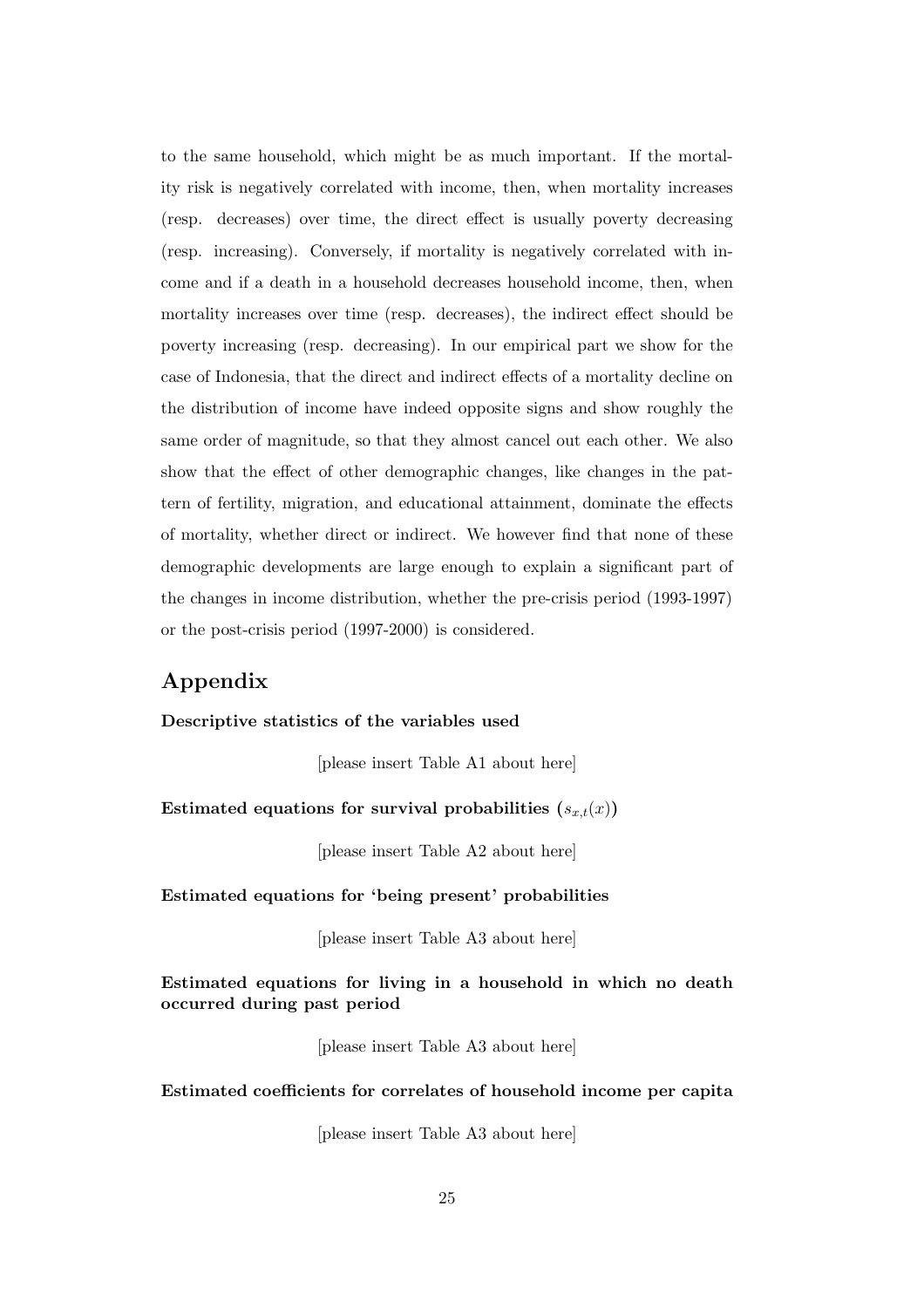### **References**

- Abadie A., J. D. Angrist, G. W. Imbens (1998), *Instrumental Variables Estimation of Quantile Treatment Effects*, NBER Working Paper t0229, Cambridge.
- Anderson G. (2003), Life Expectancy and Economic Welfare: The Example of Africa in the 1990's. Mimeo, University of Toronto, Department of Economics, Toronto.
- Atkinson A.B. (1970), On the Measurement of Inequality. *Journal of Economic Theory*, 2: 244-263.
- Blackorby C., W. Bossert and D. Donaldson (1995), Intertemporal population ethics: critical-level utilitarian principles. *Econometrica*, 63: 1303-1320.
- Blackorby C. and D. Donaldson (1984), Social criteria for evaluating population change. *Journal of Public Economics*, 25: 13-33.
- Brainerd E. and M.V. Siegler (2003), The economic effects of the 1918 influenza epidemic. CEPR Discussion Paper No. 3791, CEPR, London.
- Chu C.Y.C. and H. Koo (1990), Intergenerational income-group mobility and differential fertility. *American Economic Review*, 80: 1125-1138.
- Dasgupta P., A. Sen and D. Starrett (1973), Notes on the Measurement of Inequality. *Journal of Economic Theory*, 6: 180-187.
- Deaton A. and C. Paxson (1999), Mortality, education, income and inequality among American cohorts. Mimeo, Princeton, Princeton University.
- DiNardo J., N.M. Fortin and T. Lemieux (1996), Labor market institutions and the distribution of wages, 1973-1992: A semiparametric approach. *Econometrica*, 64 (5): 1001-1044.
- Firpo S. (2004), *Efficient Semiparametric Estimation of Quantile Treatment Effects*, University of British Colombia, Vancouver, Discussion Paper 04-01.
- Foster J., J. Greer and E. Thorbecke (1984), A Class of Decomposable Poverty Measures. *Econometrica*, 52: 761-776.
- Frankenberg E. and L. Karoly (1995), The 1993 Indonesian Family Life Survey: Overview and Field Report, RAND, DRU-1195/1-NICHD/AID.
- Frankenberg E. and D. Thomas (2000), The Indonesian Family Life Survey: Study Design and Results from Waves 1 and 2, RAND, DRU-2238/1- NIA/NICHD.
- Kanbur R. and D. Mukherjee (2003), Premature Mortality and Poverty Measurement. ISER Working Papers 2003-6, ISER, University of Essex.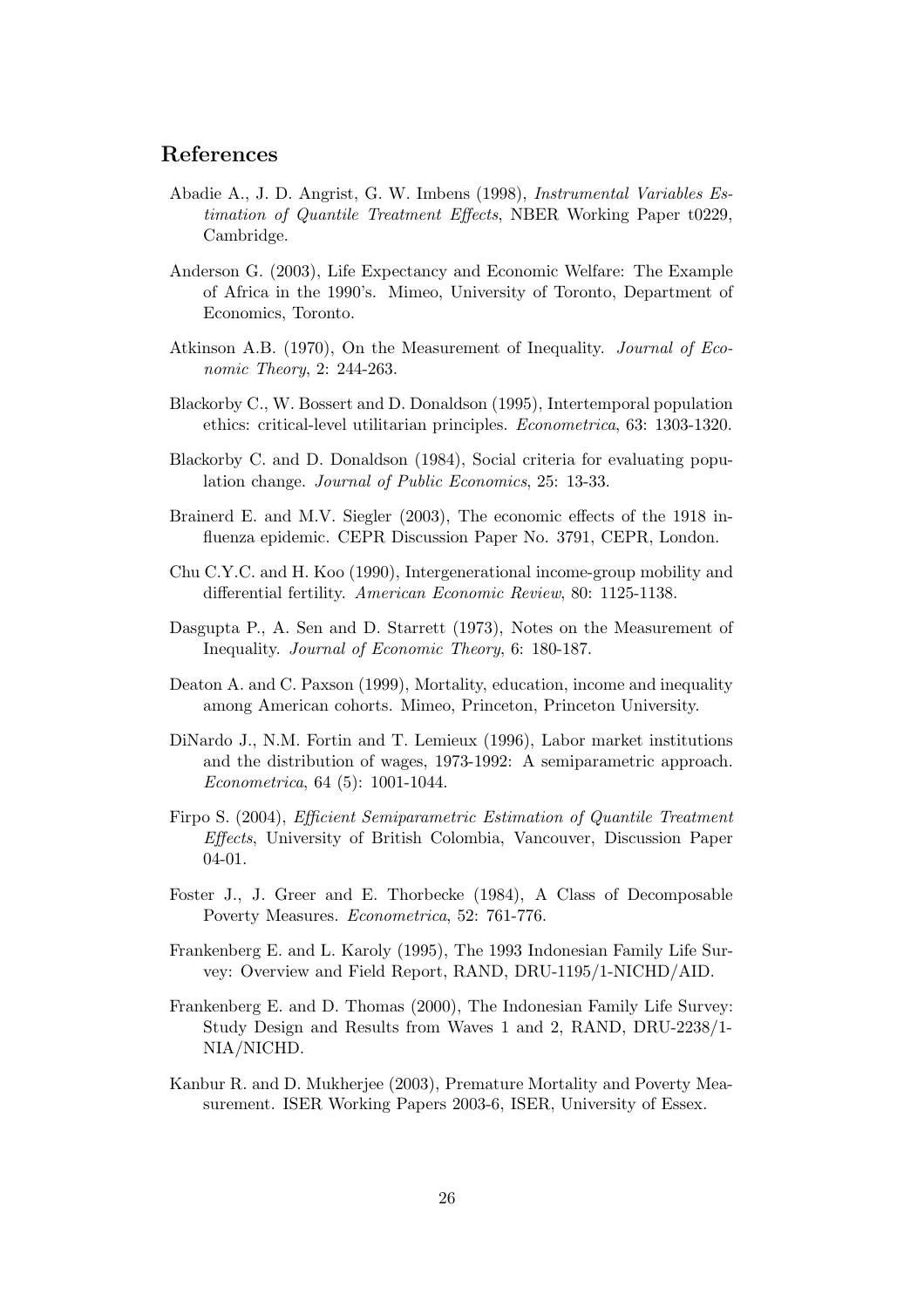- Kitagawa E.M. and P.M. Hauser (1973), *Differential Mortality in the United States: A Study in Socioeconomic Epidemiology.* Cambridge: Harvard University Press.
- Lam D. (1986), The dynamics of population growth, differential fertility and inequality. *American Economic Review*, 76: 1103-1116.
- Lam D. (1997), Demographic variables and income inequality. In M.R. Rosenzweig and O. Stark (eds.), *Handbook of Population and Family Economics* (pp. 1015-1059), Amsterdam: North-Holland.
- Lantz P.M., J.S. House, J.M. Lepkowski, D.R. Williams, R.P. Mero and J. Chen (1998), Socioeconomic factors, health behaviors, and mortality. *Journal of the American Economic Medical Association*, 279: 1703- 1708.
- Oaxaca R. (1973), Male-Female Wage Differentials in Urban Labor Markets. *International Economic Review*, 14: 693-709.
- Rukumnuaykit P. (2003), Crises and Child Health Outcomes: The Impacts of Economic and Drought/Smoke Crises on Infant Mortality and Birthweight in Indonesia. Mimeo, Michigan State University, Lansing.
- Sen A.K. (1985), *Commodities and Capabilities*. Amsterdam: North-Holland.
- Strauss J., K. Beegle, A. Dwiyanto, Y. Herawati, D. Pattinasarany, E. Satriawan, B. Sikoki, B. Sukamdi and F. Witoelar (2002), Indonesian living standards three years after the crisis: evidence from the Indonesia Family Life Survey, Executive Summary, unpublished, Michigan State University, World Bank, University of Jakarta, and RAND Corporation.
- Strauss J., K. Beegle, B. Sikoki, A. Dwiyanto, Y. Herwati and F. Witoelar (2004), The Third Wave of the Indonesia Family Life Survey (IFLS3): Overview and Field Report. WR-144/1-NIA/NCHID, RAND Corporation.
- Tjiptoherijanto P. and S.S. Remi (2001), Poverty and Inequality in Indonesia: Trends and Programs. Paper presented at the International Conference on the Chinese Economy 'Achieving Growth with Equity', Beijing, July 4-6.
- Valkonen T. (2002), Social inequalities in mortality. In G. Caselli, J. Vallin and G. Wunsch (eds.), *Demography: Analysis and Synthesis*, (pp. 51- 67), INED, Paris.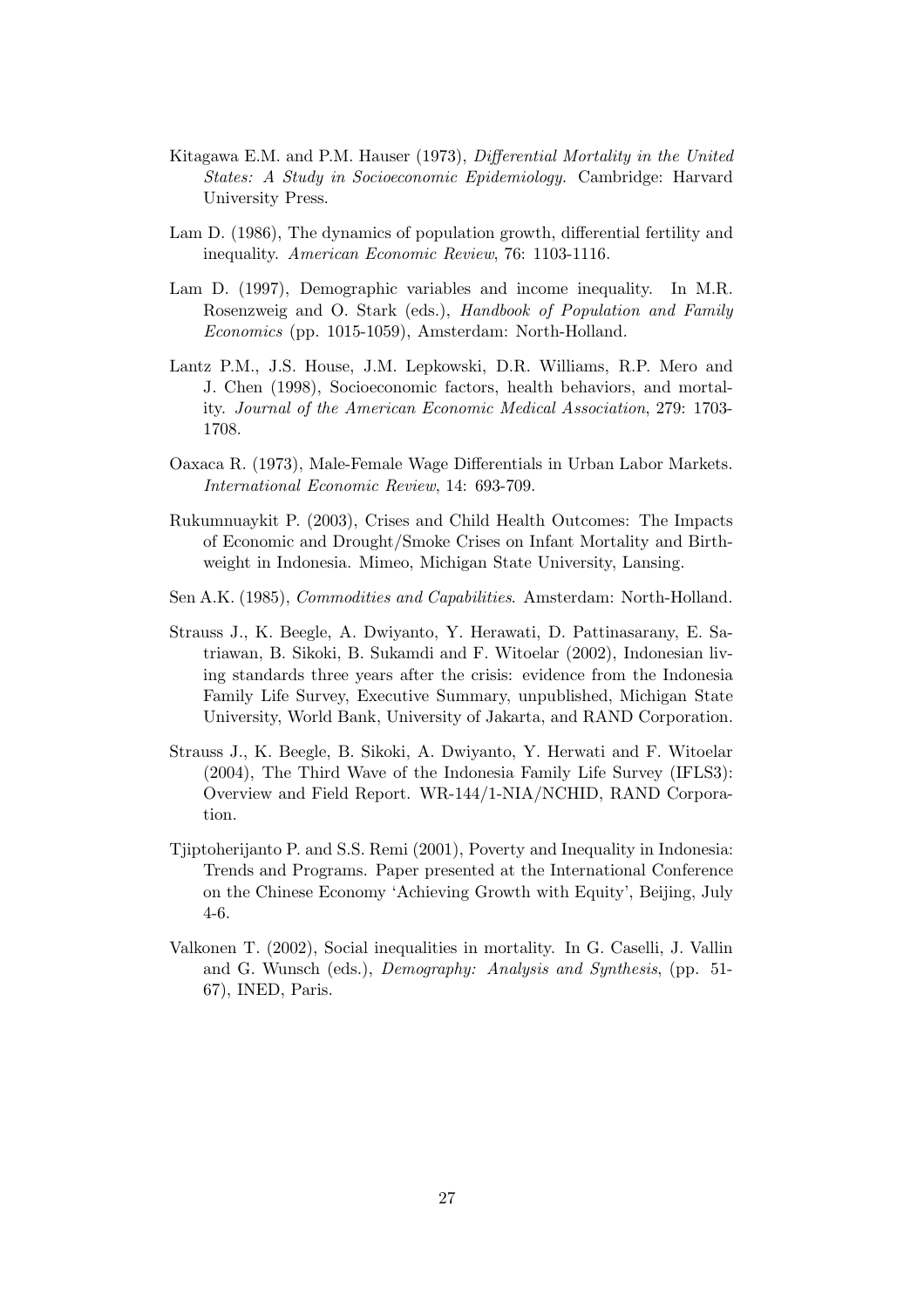# **Tables**

| Table 1<br>The effects of differential mortality<br>on standard income distribution indicators<br>(some illustrative simulations) |            |            |  |  |  |  |  |  |  |
|-----------------------------------------------------------------------------------------------------------------------------------|------------|------------|--|--|--|--|--|--|--|
|                                                                                                                                   | $d = 0.03$ | $d = 0.06$ |  |  |  |  |  |  |  |
| $\mu_{\gamma} = \ln(y_i)$<br>$\sigma_{\gamma} = \sigma_{\ln(u_i)}$<br>$-1 < \lambda < 1$                                          | Sim. 1     | Sim 2      |  |  |  |  |  |  |  |
| $\mu_{\gamma} = 0.5\ln(y_i)$<br>$\sigma_{\gamma} = 0.5 \sigma_{\ln(u_i)}$<br>$-1 < \lambda < 1$                                   | Sim. 3     | Sim. 4     |  |  |  |  |  |  |  |

*Notes:* For  $\lambda = -1$ , the constellation of the noted parameters yields the following correlation coefficients,  $\varphi(r_i, y_i)$ , between the risk factor  $r_i$  and income  $y_i$ : Simulation 1 and 2:  $\varphi(r_i, y_i|\lambda = -1)$ = -0.333; Simulation 3 and 4:  $\varphi(r_i, y_i | \lambda = -1) = -0.441$ .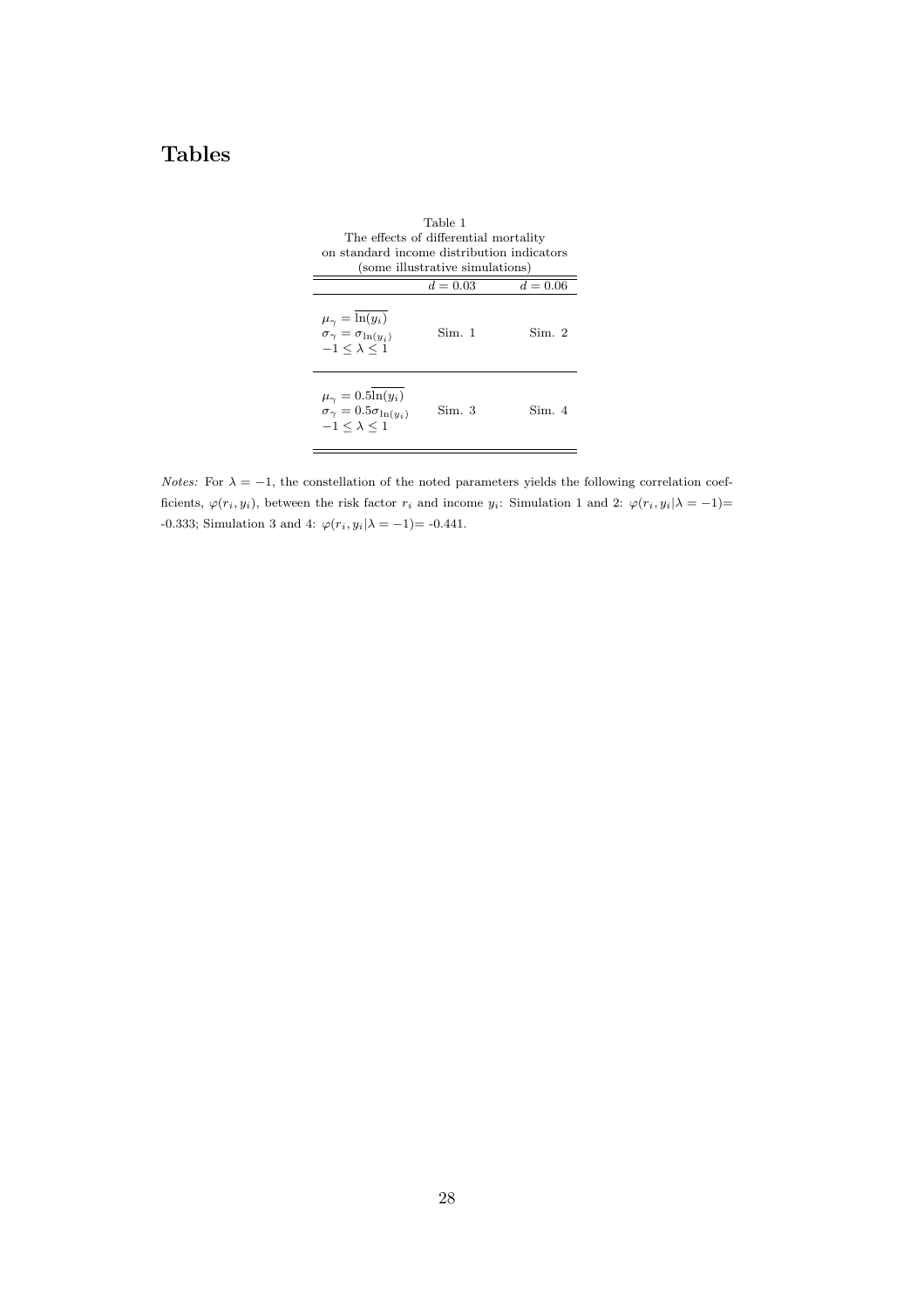|                                   | 1993   | 1997      | 2000      |
|-----------------------------------|--------|-----------|-----------|
| <b>BOYS/MEN</b>                   |        |           |           |
| Age                               | 25.9   | 27.3      | 27.5      |
| Education                         |        |           |           |
| No education                      | 0.216  | 0.188     | 0.182     |
| Elementary educ.                  | 0.500  | 0.460     | 0.435     |
| Junior High.                      | 0.130  | 0.155     | 0.155     |
| Senior High./Coll./Univ           | 0.154  | 0.197     | 0.228     |
| HH-head male                      | 0.921  | 0.908     | 0.915     |
| Age HH-head                       | 45.4   | 46.9      | 46.0      |
| Education of HH-head              |        |           |           |
| No education                      | 0.179  | 0.144     | 0.110     |
| Elementary educ.                  | 0.560  | 0.535     | 0.504     |
| Junior High.                      | 0.106  | 0.120     | 0.132     |
| Senior High./Coll./Univ           | 0.155  | 0.201     | 0.254     |
| HH-size                           | 5.549  | 5.407     | 5.189     |
| Urban                             | 0.352  | 0.401     | 0.440     |
| Death in HH in 1993-97. 1997-2000 |        | 0.102     | 0.072     |
| No. of observations               | 16,058 | 16,325    | 20,966    |
|                                   |        |           |           |
| Tracking status (shares)          |        | 1993-1997 | 1997-2000 |
| Survivors                         |        | 0.969     | 0.977     |
| Deaths                            |        | 0.031     | 0.023     |
| GIRLS/WOMEN                       |        |           |           |
| Age                               | 26.6   | 27.8      | 28.6      |
| Education                         |        |           |           |
| No education                      | 0.302  | 0.254     | 0.241     |
| Elementary educ.                  | 0.486  | 0.455     | 0.443     |
| Junior High.                      | 0.104  | 0.136     | 0.139     |
| Senior High./Coll./Univ           | 0.108  | 0.154     | 0.178     |
| HH-head male                      | 0.852  | 0.840     | 0.834     |
| Age HH-head                       | 45.5   | 47.0      | 46.3      |
| Education of HH-head              |        |           |           |
| No education                      | 0.202  | 0.161     | 0.126     |
| Elementary educ.                  | 0.539  | 0.522     | 0.495     |
| Junior High.                      | 0.101  | 0.115     | 0.128     |
| Senior High./Coll./Univ           | 0.158  | 0.202     | 0.251     |
| HH-size                           | 5.415  | 5.309     | 5.095     |
| Urban                             | 0.357  | 0.403     | 0.444     |
| Death in HH in 1993-97. 1997-2000 |        | 0.105     | 0.073     |
| No. of observations               |        |           |           |
|                                   | 16,970 | 17,487    | 21,985    |
| Tracking status (shares)          |        | 1993-1997 | 1997-2000 |
| Survivors                         |        | 0.976     | 0.978     |
| Deaths                            |        | 0.024     | 0.022     |

Table A1 Descriptive statistics of the variables used

*Source:* IFLS1, IFLS2 and IFLS3; computations by the authors.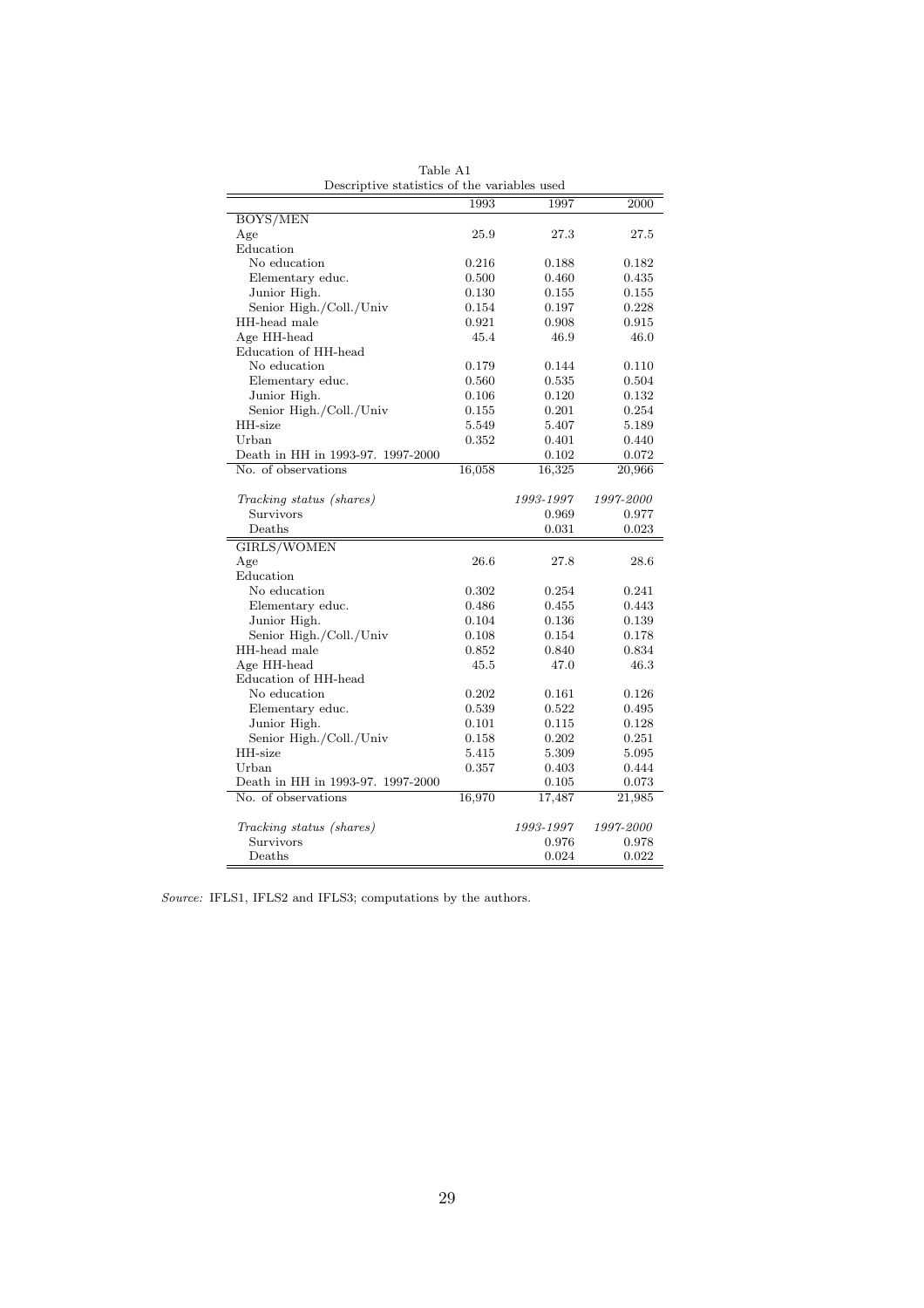| Dependent variable      |             | 1993-<br>$-1997$ |           |             | 1997-<br>-2000 |            |
|-------------------------|-------------|------------------|-----------|-------------|----------------|------------|
| Survived (binary)       | Coeff.      |                  | Std. Err. | Coeff.      |                | Std. Err.  |
| <b>BOYS/MEN</b>         |             |                  |           |             |                |            |
| Age                     | 4.35E-04    |                  | 0.001     | 0.001       |                | 4.40E-04   |
| Age <sup>2</sup>        | $-1.68E-05$ |                  | 1.98E-05  | $-2.30E-05$ | $***$          | 1.14E-05   |
| Age <sup>3</sup>        | $-4.20E-08$ |                  | 1.59E-07  | 9.64E-08    |                | 8.25E-08   |
| Education               |             |                  |           |             |                |            |
| No education            | Ref.        |                  |           | Ref.        |                |            |
| Elementary educ.        | 0.003       |                  | 0.005     | 0.003       |                | 2.94E-03   |
| Junior High.            | $-0.003$    |                  | 0.008     | 0.005       |                | 0.003      |
| Senior High./Coll./Univ | 0.005       |                  | 0.007     | 0.003       |                | 0.004      |
| HH-head male            | $-0.007$    |                  | 0.005     | 0.004       |                | 0.004      |
| Age HH-head             | 0.002       | *                | 0.001     | 1.49E-04    |                | 0.001      |
| $\rm{Age^2}$ HH-head    | $-5.92E-05$ | $***$            | 2.95E-05  | $-9.12E-06$ |                | 2.23E-05   |
| $Age3 HH-head$          | 4.68E-07    | $***$            | 2.14E-07  | 1.06E-07    |                | 1.41E-07   |
| Education of HH-head    |             |                  |           |             |                |            |
| No education            | Ref.        |                  |           | Ref.        |                |            |
| Elementary educ.        | 0.003       |                  | 0.005     | $-0.002$    |                | 3.05E-03   |
| Junior High.            | 0.008       |                  | 0.005     | $-0.002$    |                | 0.005      |
| Senior High./Coll./Univ | 0.006       |                  | 0.006     | $-0.008$    |                | 0.006      |
| ln HH-size              | -0.003      |                  | 0.003     | 0.002       |                | 0.002      |
| Urban                   | $-0.004$    |                  | 0.003     | $-0.001$    |                | 0.002      |
| No. of observations     |             | 13,548           |           |             | 14,490         |            |
| Pseudo $R^2$            |             | 0.192            |           |             | 0.196          |            |
| <b>GIRLS/WOMEN</b>      |             |                  |           |             |                |            |
| Age                     | 8.02E-05    |                  | 4.03E-04  | 0.001       | $***$          | $2.82E-04$ |
| Age <sup>2</sup>        | $-9.20E-06$ |                  | 1.09E-05  | $-2.54E-05$ | ***            | 7.00E-06   |
| Age <sup>3</sup>        | $-9.15E-09$ |                  | 8.12E-08  | 1.08E-07    | $***$          | 4.72E-08   |
| Education               |             |                  |           |             |                |            |
| No education            | Ref.        |                  |           | Ref.        |                |            |
| Elementary educ.        | 0.009       | ***              | 0.003     | 0.001       |                | 0.002      |
| Junior High.            | 0.008       | $***$            | 0.002     | 0.004       |                | 0.002      |
| Senior High./Coll./Univ |             | ***              | 0.002     | 0.008       | ***            |            |
| HH-head male            | 0.010       |                  |           |             | $\ast$         | 0.002      |
|                         | 9.73E-05    |                  | 0.003     | $-0.003$    |                | 0.002      |
| Age HH-head             | 0.001       |                  | 0.001     | $-1.38E-04$ |                | 0.001      |
| $Age2 HH-head$          | $-1.64E-05$ |                  | 1.79E-05  | $-2.78E-06$ |                | 2.04E-05   |
| $Age3 HH-head$          | 9.28E-08    |                  | 1.15E-07  | 4.25E-08    |                | 1.25E-07   |
| Education of HH-head    |             |                  |           |             |                |            |
| No education            | Ref.        |                  |           | Ref.        |                |            |
| Elementary educ.        | $-0.002$    |                  | 0.003     | $-4.20E-04$ |                | 0.002      |
| Junior High.            | 0.002       |                  | 0.004     | 0.002       |                | 0.003      |
| Senior High./Coll./Univ | 0.004       |                  | 0.003     | 0.001       |                | 0.003      |
| ln HH-size              | $-0.008$    | ***              | 0.002     | $-0.005$    | ***            | 0.002      |
| Urban                   | 1.67E-04    |                  | 0.002     | 0.002       |                | 0.001      |
| No. of observations     |             | 14,429           |           |             | 15,583         |            |
| Pseudo $R^2$            |             | 0.204            |           |             | 0.246          |            |

Table A2 Estimated probit model for survival probabilities  $(s_{x,t}(x))$ (marginal probabilities computed at sample means)

 $Notes:$  \*\*\* coefficient significant at the 1% level, \*\* 5% level, \* 10% level.

*Source:* IFLS1, IFLS2 and IFLS3; estimations by the authors.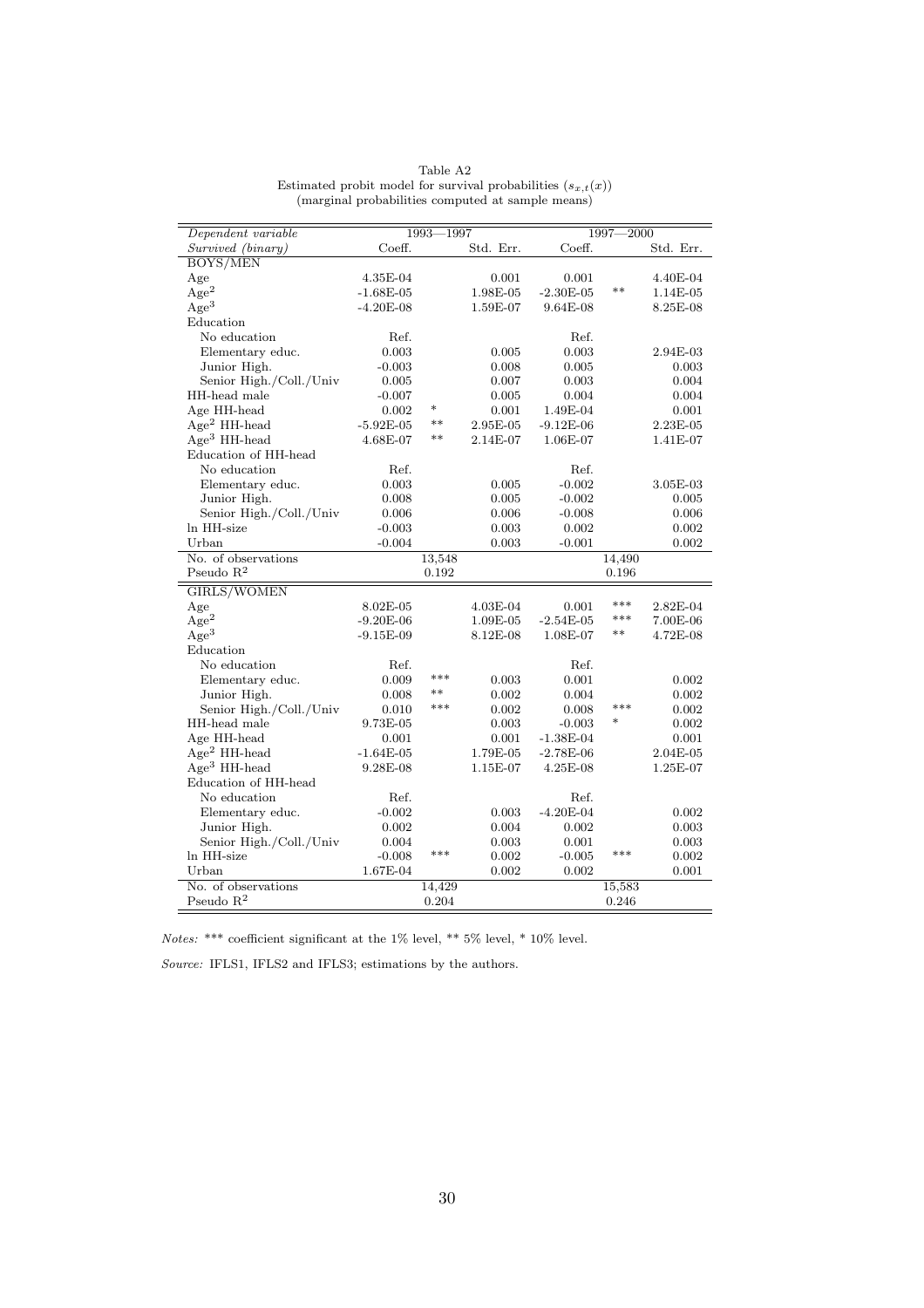| Dependent variable           |             | 1993/1997 |                              |             | 1997/2000 |           |
|------------------------------|-------------|-----------|------------------------------|-------------|-----------|-----------|
| being present (binary)       | Coeff.      |           | Std. Err.                    | Coeff.      |           | Std. Err. |
| BOYS/MEN                     |             |           |                              |             |           |           |
| Age                          | $-1.08E-04$ |           | 0.002                        | $-0.011$    | ***       | 0.001     |
| Age <sup>2</sup>             | 2.11E-05    |           | 4.69E-05                     | 3.01E-04    | ***       | 4.09E-05  |
| Age <sup>3</sup>             | $-2.36E-07$ |           | 3.84E-07                     | $-2.15E-06$ | ***       | 3.28E-07  |
| Education                    |             |           |                              |             |           |           |
| No education                 | Ref.        |           |                              | Ref.        |           |           |
| Elementary educ.             | $-0.010$    |           | 0.012                        | 0.038       | ***       | 0.011     |
| Junior High.                 | 0.038       | $***$     | 0.015                        | 0.055       | ***       | 0.014     |
| Senior High./Coll./Univ      | 0.016       |           | 0.017                        | 0.071       | ***       | 0.015     |
| HH-head male                 | $-0.050$    | ***       | 0.012                        | 0.001       |           | 0.010     |
| Age HH-head                  | 0.007       |           | 0.005                        | $-0.004$    |           | 0.004     |
| $Age2 HH-head$               | $-9.01E-05$ |           | 9.93E-05                     | 1.30E-05    |           | 7.43E-05  |
| $Age3 HH-head$               | 5.63E-07    |           | 6.60E-07                     | 2.47E-07    |           | 4.95E-07  |
| Education of HH-head         |             |           |                              |             |           |           |
| No education                 | Ref.        |           |                              | Ref.        |           |           |
| Elementary educ.             | 0.074       | ***       | 0.011                        | 0.035       | ***       | 0.010     |
| Junior High.                 | 0.098       | ***       | 0.014                        | 0.058       | ***       | 0.013     |
| Senior High./Coll./Univ      | 0.141       | ***       | 0.014                        | 0.076       | ***       | 0.013     |
| In HH-size                   | $-0.046$    | ***       | 0.008                        | $-0.052$    | ***       | 0.007     |
| Urban                        | 0.021       | ***       | 0.007                        | 0.019       | ***       | 0.006     |
| No. of observations          |             | 33,383    |                              |             | 37,291    |           |
| Pseudo $R^2$                 |             | 0.011     |                              |             | 0.009     |           |
| GIRLS/WOMEN                  |             |           |                              |             |           |           |
| Age                          | $-0.004$    | $***$     | 0.001                        | $-0.014$    | ***       | 0.001     |
| Age <sup>2</sup>             | 1.03E-04    | ***       | $3.90\mathrm{E}{\text{-}}05$ | 4.02E-04    | ***       | 3.91E-05  |
| Age <sup>3</sup>             | $-5.05E-07$ | $\ast$    | 3.04E-07                     | $-2.79E-06$ | ***       | 3.11E-07  |
| Education                    |             |           |                              |             |           |           |
| No education                 | Ref.        |           |                              | Ref.        |           |           |
| Elementary educ.             | 0.043       | ***       | 0.009                        | 0.062       | ***       | 0.009     |
| Junior High.                 | 0.116       | ***       | 0.013                        | 0.083       | ***       | 0.012     |
| Senior High./Coll./Univ      | 0.123       | ***       | 0.014                        | 0.100       | ***       | 0.012     |
| HH-head male                 | $-0.020$    | $**$      | 0.009                        | $-0.001$    |           | 0.008     |
| Age HH-head                  | 0.009       | $**$      | 0.005                        | $-0.007$    | $\ast$    | 0.004     |
| $Age2 HH-head$               | $-1.16E-04$ |           | 9.66E-05                     | 5.52E-05    |           | 7.30E-05  |
| $Age3 HH-head$               | 5.68E-07    |           | 6.26E-07                     | 1.73E-08    |           | 4.75E-07  |
| Education of HH-head         |             |           |                              |             | ***       |           |
| No education                 | Ref.        |           |                              | Ref.        | ***       |           |
| Elementary educ.             | 0.065       | ***       | 0.010                        | 0.039       | ***       | 0.009     |
| Junior High.                 | 0.089       | ***       | 0.013                        | 0.064       | ***       | 0.012     |
| Senior High./Coll./Univ      | 0.110       | ***       | 0.012                        | 0.080       | ***       | 0.011     |
| In HH-size                   | $-0.034$    | ***       | 0.008                        | $-0.042$    | ***       | 0.007     |
|                              |             |           |                              |             | ***       |           |
|                              |             |           |                              |             |           |           |
| Urban<br>No. of observations | 0.005       | 34,457    | 0.007                        | 0.018       | 39,472    | 0.006     |

Table A3 Estimated probit model for 'being present' probabilities (marginal probabilities computed at sample means)

 $Notes:$  \*\*\* coefficient significant at the 1% level, \*\* 5% level, \* 10% level.

*Source:* IFLS1, IFLS2 and IFLS3; estimations by the authors.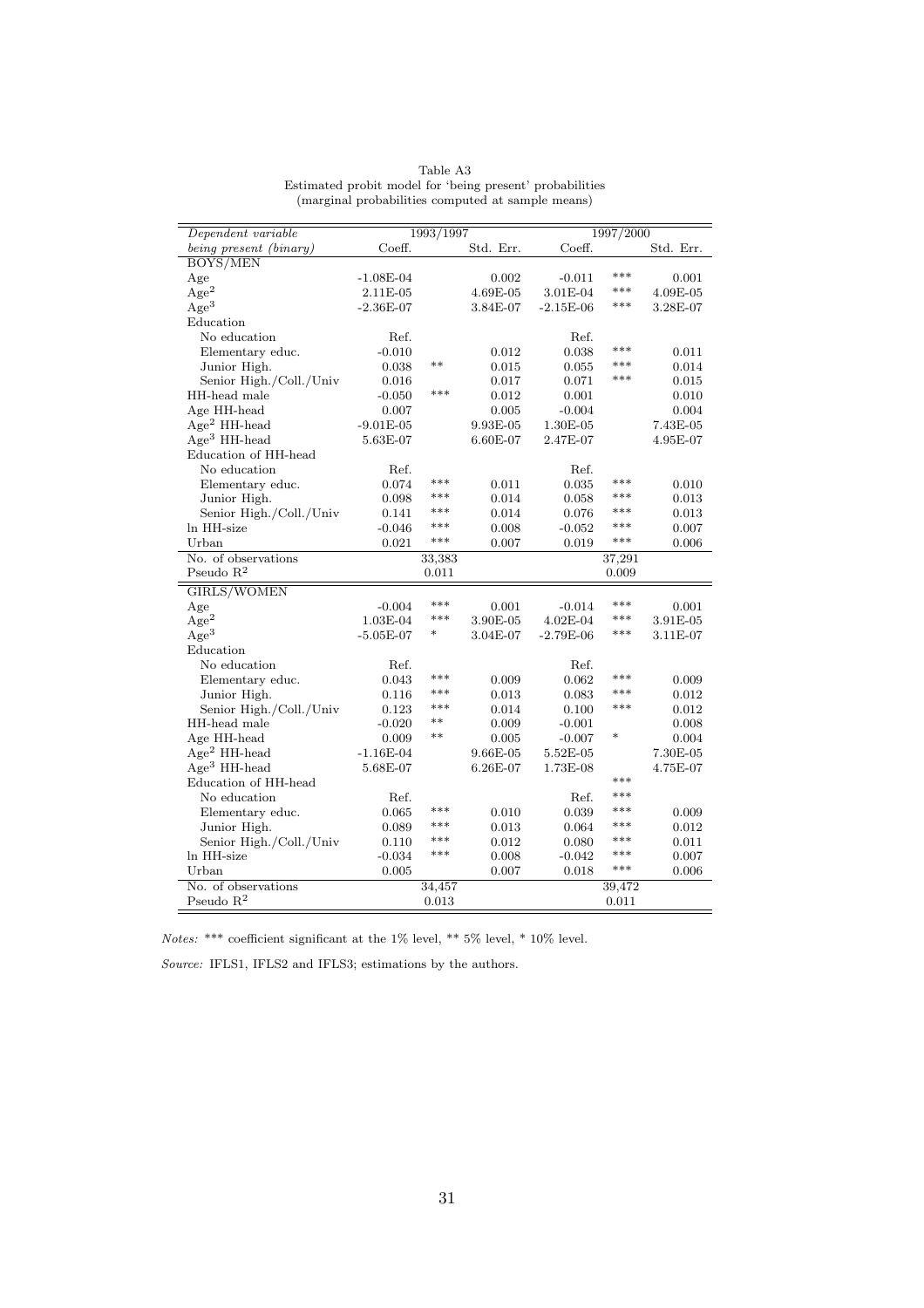| Table A4                                          |  |
|---------------------------------------------------|--|
| Estimated probit model for living in a household  |  |
| in which no death occurred during past period     |  |
| (marginal probabilities computed at sample means) |  |
|                                                   |  |

| Dependent variable                  |             | 1993-1997       |           | $1997 - 2000$ |                 |            |  |
|-------------------------------------|-------------|-----------------|-----------|---------------|-----------------|------------|--|
| survivor (binary)                   | Coeff.      |                 | Std. Err. | Coeff.        |                 | Std. Err.  |  |
| BOYS/MEN                            |             |                 |           |               |                 |            |  |
| Age                                 | 4.26E-04    |                 | 0.001     | 0.002         |                 | 0.001      |  |
| $\rm{Age^2}$                        | $-1.07E-05$ |                 | 3.63E-05  | $-2.85E-05$   |                 | 3.30E-05   |  |
| Age <sup>3</sup>                    | 5.11E-08    |                 | 2.86E-07  | 1.10E-07      |                 | 2.56E-07   |  |
| Education                           |             |                 |           |               |                 |            |  |
| No education                        | Ref.        |                 |           | Ref.          |                 |            |  |
| Elementary educ.                    | $-0.004$    |                 | 0.010     | $-0.012$      |                 | 0.008      |  |
| Junior High.                        | $-0.020$    | $\ast$          | 0.011     | $-0.014$      |                 | 0.010      |  |
| Senior High./Coll./Univ             | $-0.014$    |                 | 0.013     | $-0.024$      | *               | 0.010      |  |
| HH-head male                        | $-0.156$    | ***             | 0.013     | $-0.144$      | ***             | 0.010      |  |
| Age HH-head                         | $-0.005$    |                 | 0.003     | $-0.005$      |                 | 0.003      |  |
| $Age2 HH-head$                      | 1.68E-05    |                 | 5.85E-05  | 2.24E-05      |                 | 5.36E-05   |  |
| $Age3 HH-head$                      | 3.44E-07    |                 | 3.91E-07  | 2.86E-07      |                 | 3.53E-07   |  |
| Education of HH-head                |             |                 |           |               |                 |            |  |
| No education                        | Ref.        |                 |           | Ref.          |                 |            |  |
| Elementary educ.                    | $-8.85E-04$ |                 | 0.009     | 0.004         |                 | 0.008      |  |
| Junior High.                        | 0.004       |                 | 0.012     | 0.009         | $***$           | 0.011      |  |
| Senior High./Coll./Univ             | 0.015       |                 | 0.013     | 0.015         |                 | 0.011      |  |
| ln HH-size                          | 0.015       | $***$           | 0.007     | 0.038         |                 | 0.006      |  |
| Urban                               | $-0.002$    |                 | 0.006     | 0.001         | $***$           | 0.005      |  |
| No. of observations                 |             | 16,325          |           |               | 20,966          |            |  |
| Pseudo $R^2$                        |             | 0.029           |           |               | 0.021           |            |  |
|                                     |             |                 |           |               |                 |            |  |
|                                     |             |                 |           |               |                 |            |  |
| <b>GIRLS/WOMEN</b>                  |             |                 |           |               |                 |            |  |
| Age                                 | $-0.001$    |                 | 0.001     | 0.001         |                 | 0.001      |  |
| $\rm{Age}^2$                        | 2.16E-05    |                 | 2.70E-05  | $-2.01E-05$   |                 | 2.21E-05   |  |
| $\rm{Age^3}$                        | $-5.38E-08$ |                 | 2.11E-07  | 7.23E-08      |                 | $1.64E-07$ |  |
| Education                           |             |                 |           |               |                 |            |  |
| No education                        | Ref.        |                 |           | Ref.          |                 |            |  |
| Elementary educ.                    | 0.008       |                 | 0.008     | $-0.008$      |                 | 0.006      |  |
| Junior High.                        | 0.011       | $**$            | 0.011     | $-0.006$      |                 | 0.008      |  |
| Senior High./Coll./Univ             | 0.019       | ***             | 0.012     | $-0.010$      | ***             | 0.008      |  |
| HH-head male                        | $-0.104$    | $**$            | 0.010     | $-0.093$      | ***             | 0.007      |  |
| Age HH-head                         | $-3.65E-04$ |                 | 0.002     | 0.007         | ***             | 0.002      |  |
| $Age2 HH-head$                      | 1.94E-05    |                 | 4.46E-05  | $-1.20E-04$   | $***$           | 4.43E-05   |  |
| $Age3 HH-head$                      | $-1.87E-07$ |                 | 2.93E-07  | 6.84E-07      |                 | 2.69E-07   |  |
| Education of HH-head                |             |                 |           |               |                 |            |  |
| No education                        | Ref.        |                 |           | Ref.          | ***             |            |  |
| Elementary educ.                    | 0.011       |                 | 0.007     | 0.018         | ***             | 0.007      |  |
| Junior High.                        | 0.022       |                 | 0.011     | 0.032         |                 | 0.010      |  |
| Senior High./Coll./Univ             | 0.002       | ***             | 0.009     | 0.008         | $**$            | 0.009      |  |
| ln HH-size                          | $-0.002$    |                 | 0.005     | 0.010         |                 | 0.004      |  |
| Urban                               | $-0.008$    |                 | 0.004     | $-0.006$      |                 | 0.004      |  |
| No. of observations<br>Pseudo $R^2$ |             | 17,487<br>0.035 |           |               | 21,985<br>0.029 |            |  |

 $Notes:$  \*\*\* coefficient significant at the 1% level, \*\* 5% level, \* 10% level.

*Source:* IFLS1, IFLS2 and IFLS3; estimations by the authors.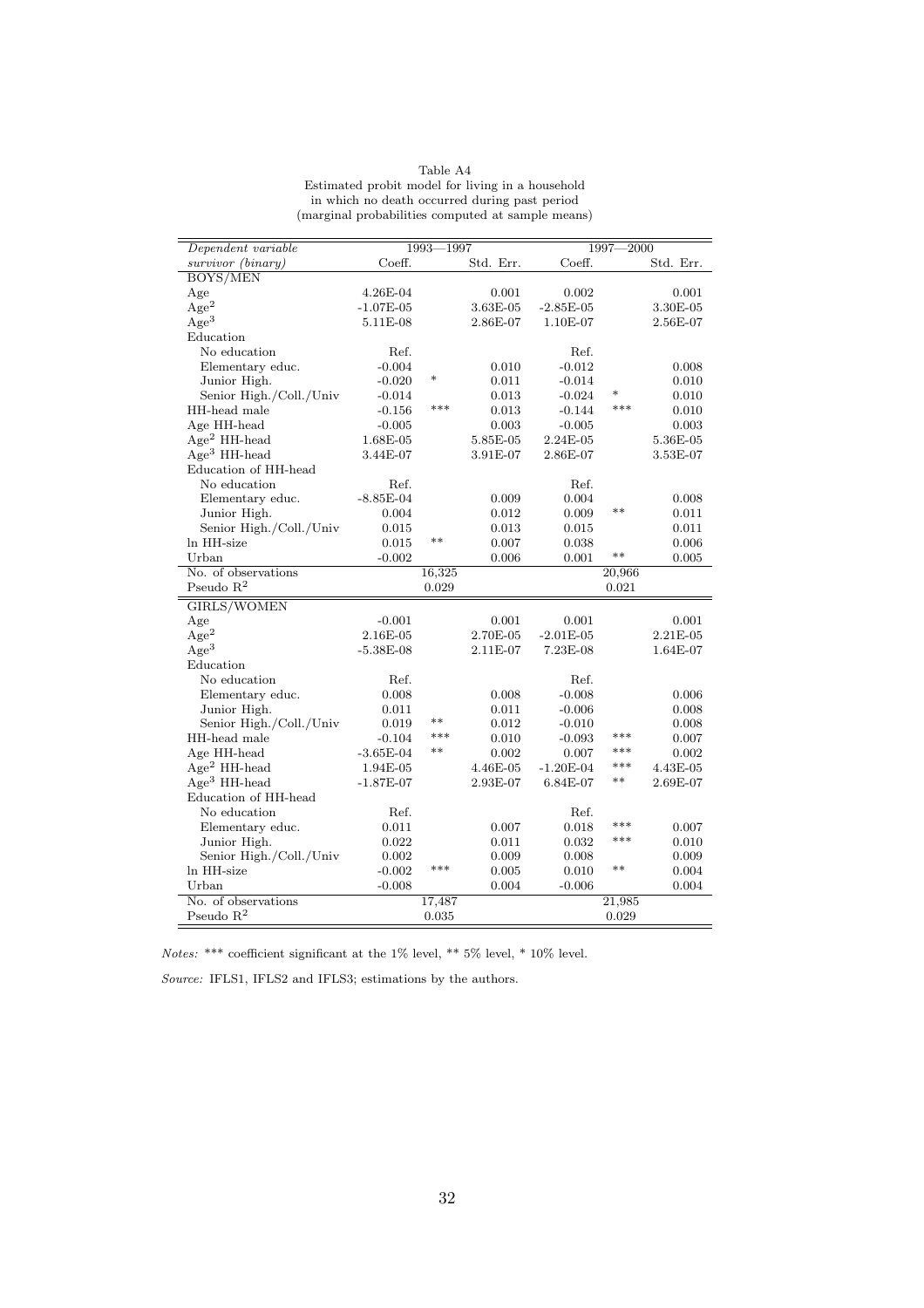| Dependent variable       | Boys/Men    |        |            |             | Girls/Women |           |
|--------------------------|-------------|--------|------------|-------------|-------------|-----------|
| ln HH-expend. per capita | Coeff.      |        | Std. Err.  | Coeff.      |             | Std. Err. |
| Age                      | $-0.006$    | ***    | 0.001      | $-0.011$    | ***         | 0.001     |
| $\rm{Age}^2$             | 1.45E-04    | ***    | 4.15E-05   | 3.22E-04    | ***         | 3.89E-05  |
| Age <sup>3</sup>         | $-9.58E-07$ | ***    | 3.35E-07   | $-2.40E-06$ | ***         | 3.05E-07  |
| Education                |             |        |            |             |             |           |
| No education             | Ref.        |        |            | Ref.        |             |           |
| Elementary educ.         | 0.076       | $***$  | 0.011      | 0.123       | $***$       | 0.010     |
| Junior High.             | 0.164       | $***$  | 0.015      | 0.260       | ***         | 0.014     |
| Senior High./Coll./Univ  | 0.293       | $***$  | 0.017      | 0.382       | $***$       | 0.016     |
| HH-head male             | 0.063       | $***$  | 0.018      | 0.064       | $***$       | 0.016     |
| Age HH-head              | 0.037       | ***    | 0.010      | 0.032       | ***         | 0.009     |
| $Age2 HH-head$           | $-4.04E-04$ | $***$  | 1.90E-04   | $-3.31E-04$ | *           | 1.82E-04  |
| $Age3 HH-head$           | 7.23E-07    |        | $1.21E-06$ | 5.38E-07    |             | 1.15E-06  |
| Education of HH-head     |             |        |            |             |             |           |
| No education             | Ref.        |        |            | Ref.        |             |           |
| Elementary educ.         | 0.150       | ***    | 0.020      | 0.189       | ***         | 0.017     |
| Junior High.             | 0.386       | $***$  | 0.026      | 0.429       | ***         | 0.023     |
| Senior High./Coll./Univ  | 0.667       | $***$  | 0.026      | 0.744       | ***         | 0.023     |
| In HH-size               | $-0.467$    | ***    | 0.016      | $-0.435$    | ***         | 0.014     |
| Urban                    | 0.220       | ***    | 0.013      | 0.195       | ***         | 0.013     |
| IFLS 1993 dummy          | Ref.        |        |            | Ref.        |             |           |
| IFLS 1997 dummy          | 0.246       | ***    | 0.011      | 0.243       | ***         | 0.010     |
| IFLS 2000 dummy          | 0.220       | $***$  | 0.011      | 0.213       | $***$       | 0.010     |
| Intercept                | 10.200      | $***$  | 0.148      | 10.179      | $***$       | 0.142     |
| No. of observations      |             | 53,349 |            |             | 56,442      |           |
| $\mathbb{R}^2$           |             | 0.299  |            |             | 0.301       |           |

Table A5 Estimated household income per capita regressions (Pooled sample 1993, 1997, 2000)

*Notes:* \*\*\* coefficient significant at the 1% level, \*\* 5% level, \* 10% level. Huber/White/sandwich estimators used for standard errors to account for dependent observations within households. *Source:* IFLS1, IFLS2 and IFLS3; estimations by the authors.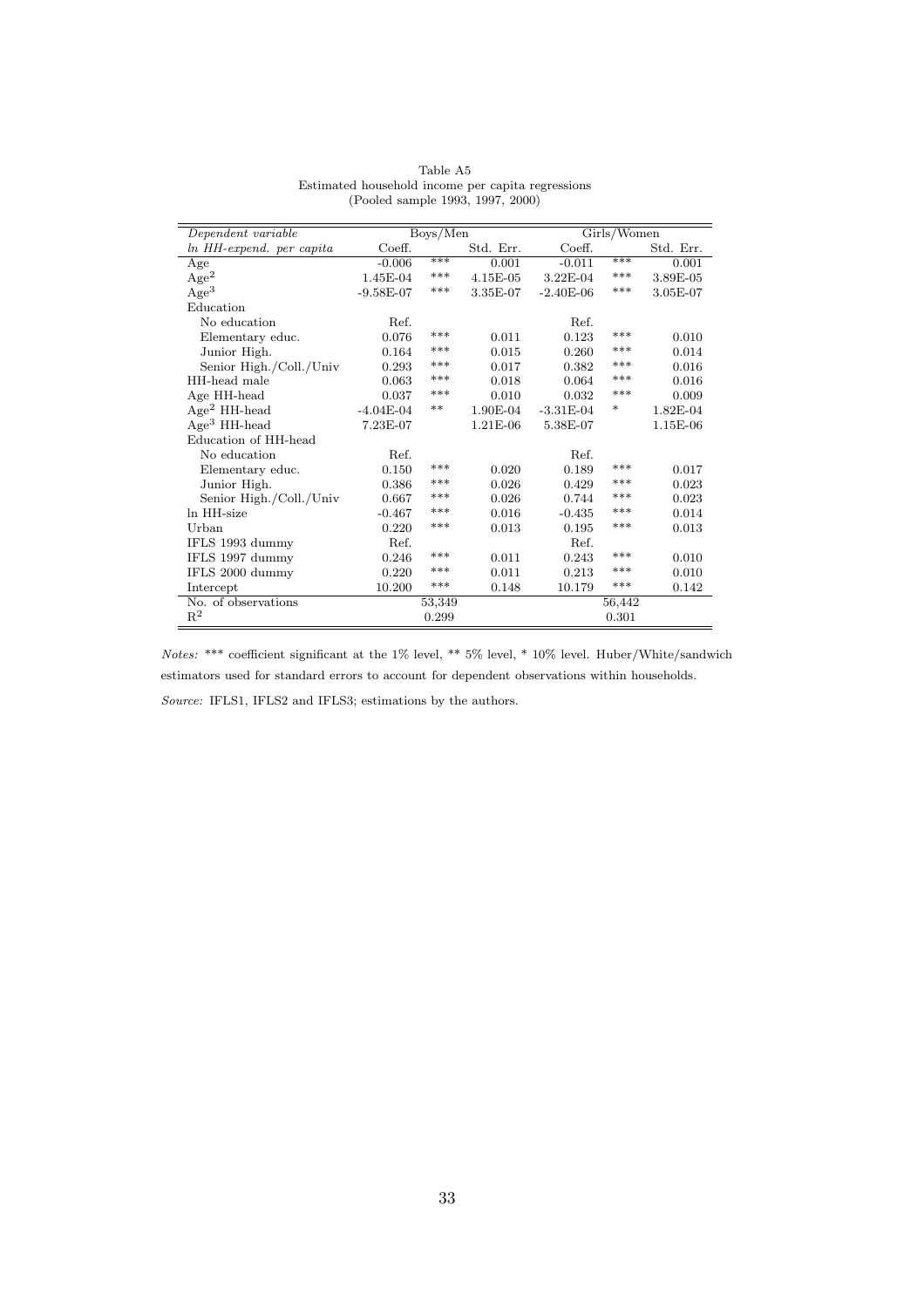# **Figures**



Figure 1 The effects of differential mortality on standard income distribution indicators (some illustrative simulations)



*Source :* Simulations by the authors.



Figure 2

*Source :* IFLS1, IFLS2 and IFLS3; estimations by the authors.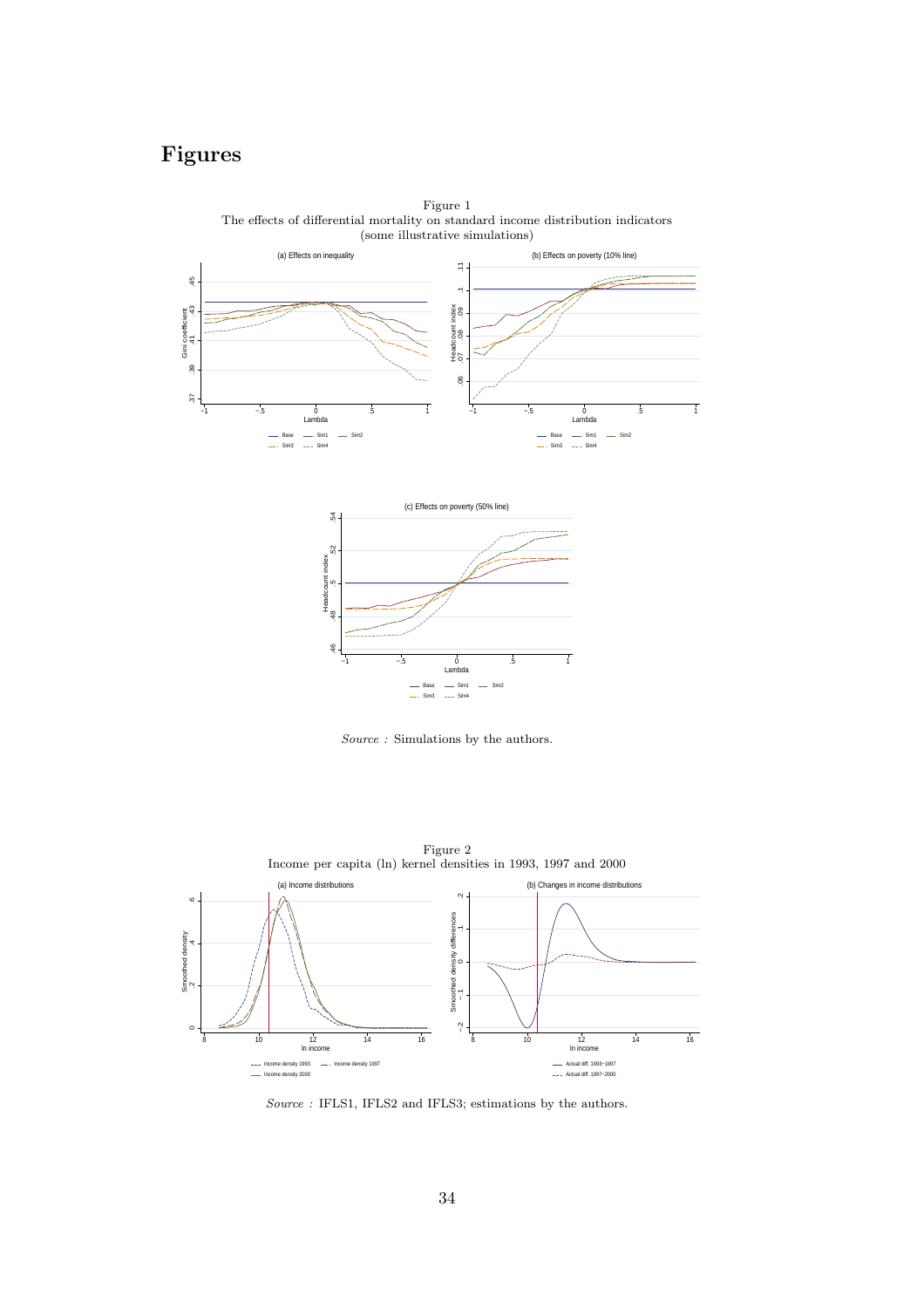

*Source :* IFLS1, IFLS2 and IFLS3; estimations by the authors.



*Source :* IFLS1 and IFLS2; estimations by the authors.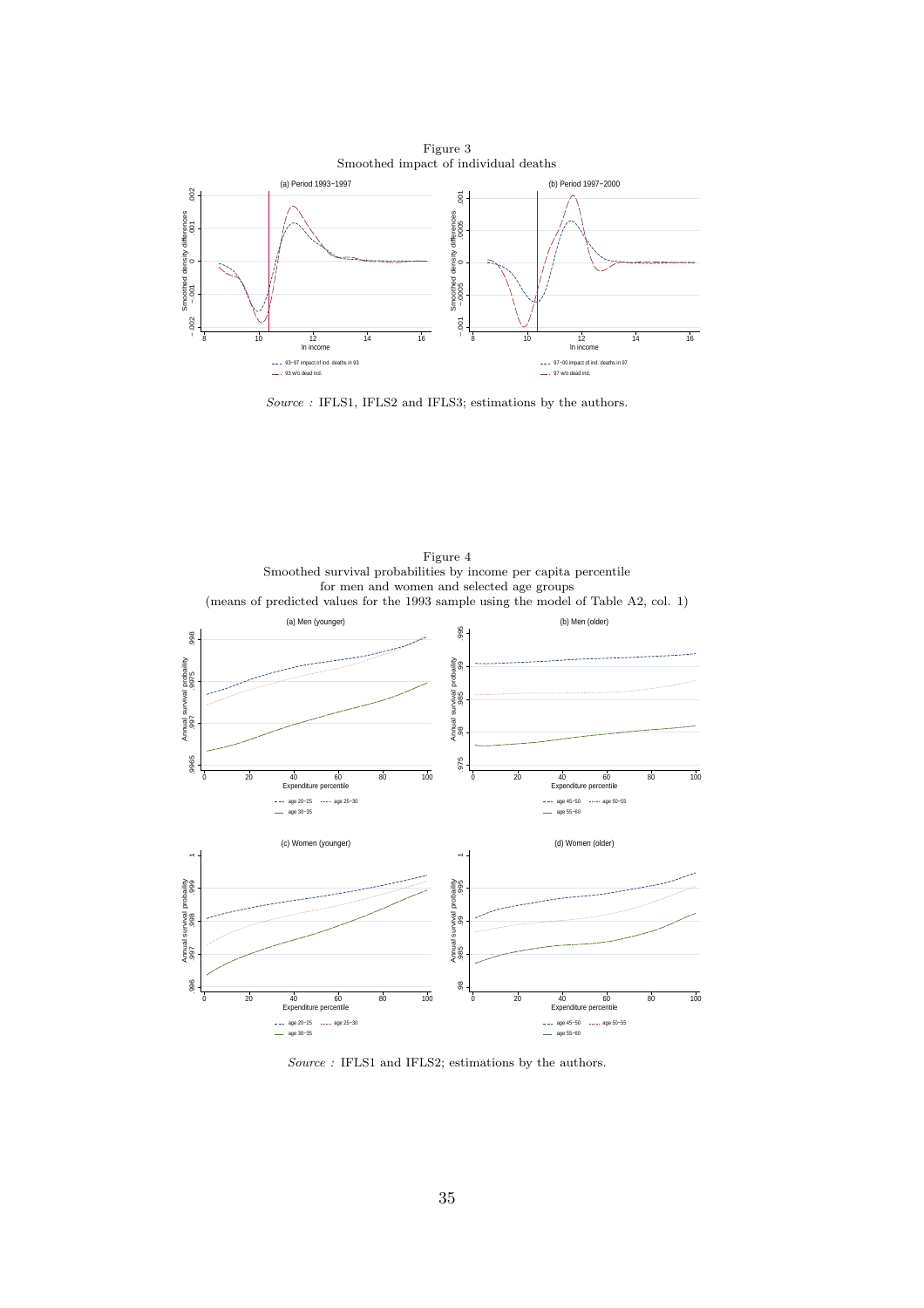Figure 5 Smoothed impact of individual mortality compared to impact of changes in all observable attributes



*Source :* IFLS1, IFLS2 and IFLS3; estimations by the authors.

Figure 6



*Source :* IFLS1, IFLS2 and IFLS3; estimations by the authors.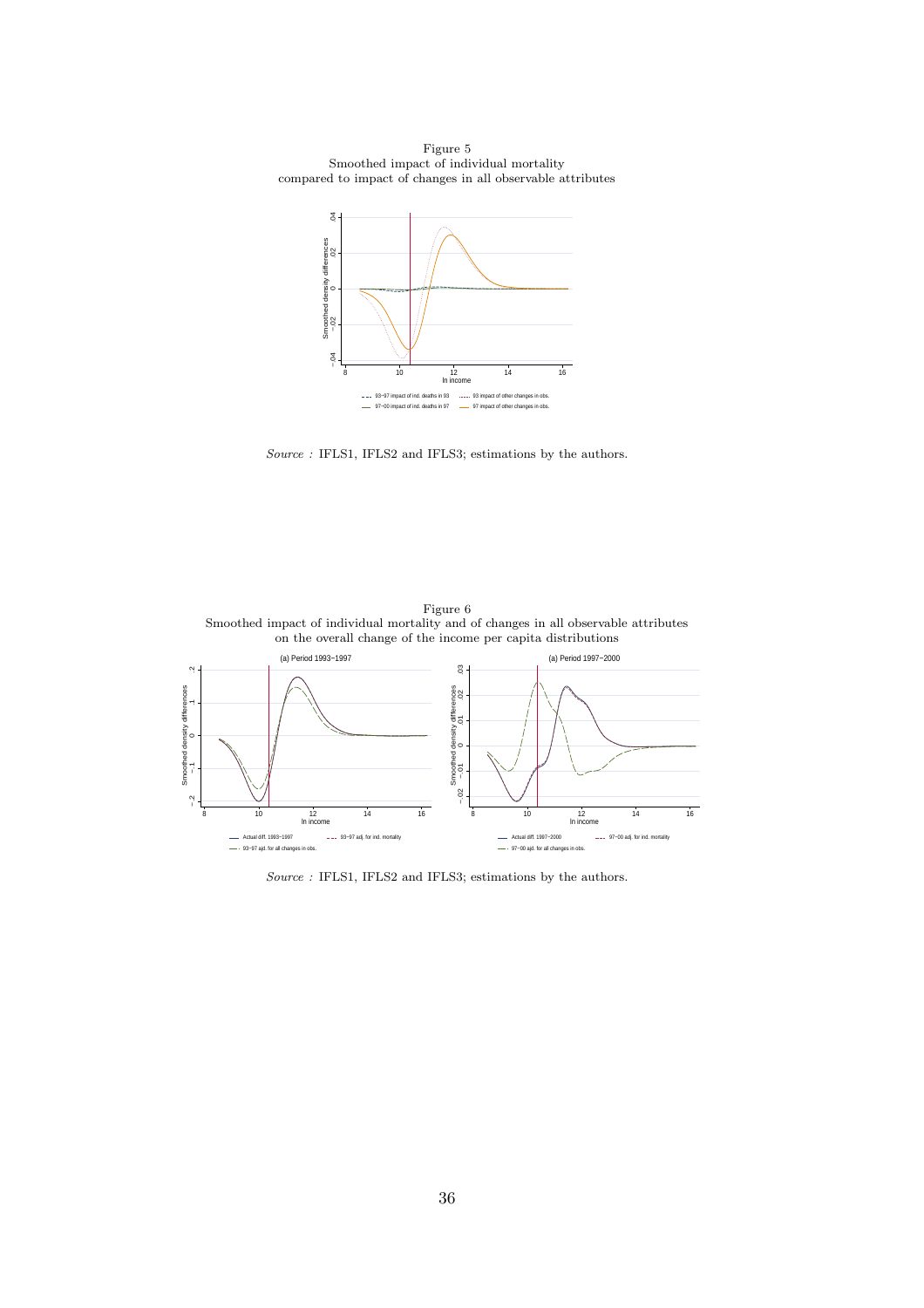Figure 7 Smoothed impact of changes in mortality patterns between 1993/1997 and 1997/2000 on the 2000 income distribution



*Source :* IFLS1, IFLS2 and IFLS3; estimations by the authors.



*Source :* IFLS1, IFLS2 and IFLS3; estimations by the authors.